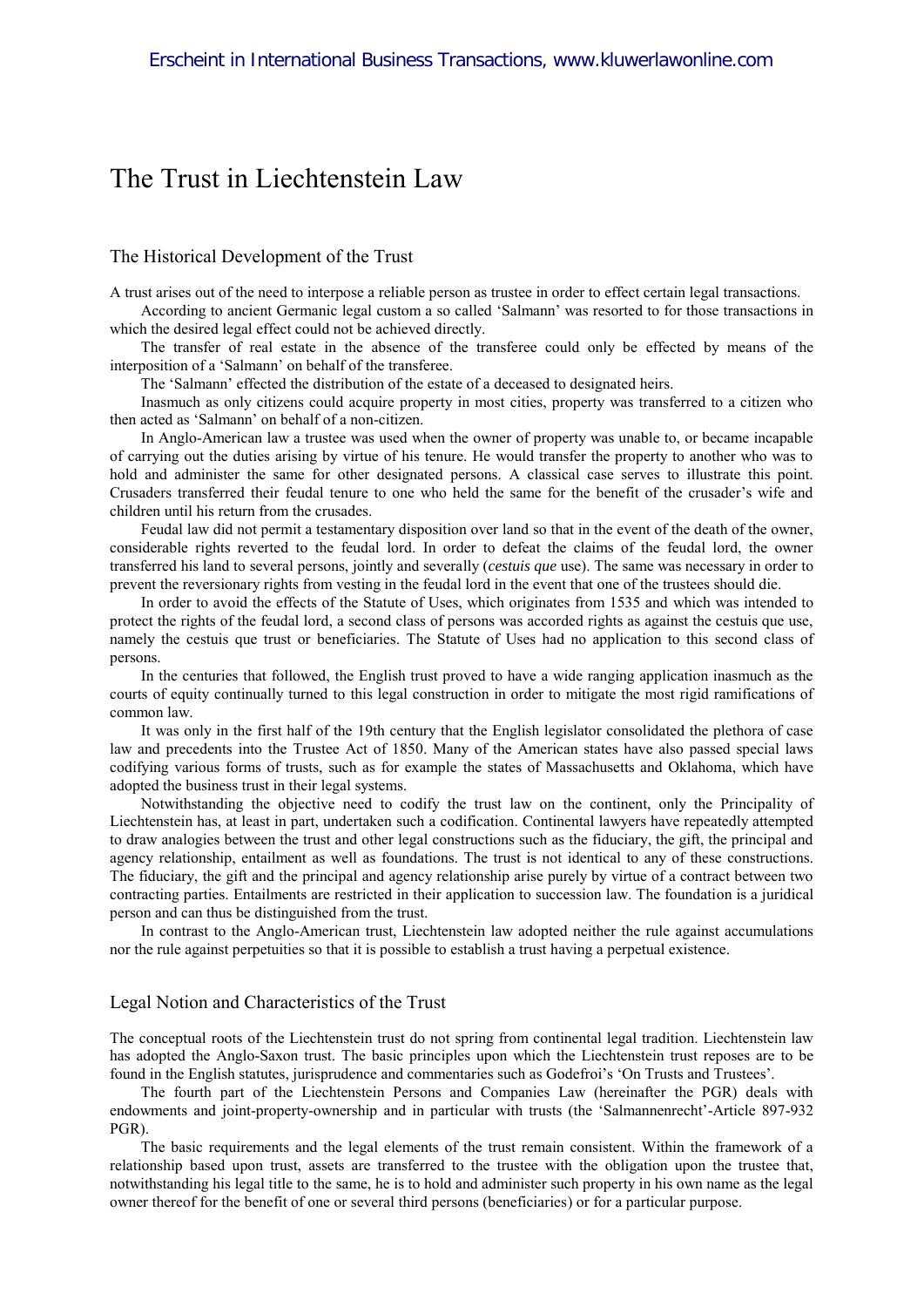The general legal concept namely the trust, has a wide range of applications which differ from one another in the manner in which they arise and function. This unprecedented flexibility is also characteristic of the English model which was nurtured in the courts of equity, which administered equity under the auspices of the English Lord Chancellor. Thus, by way of example, use can be made of the trust instead of the family foundation for the purpose of managing family estates for the benefit of members of certain families (Express Family Trust), thereby removing from individual family members the right to manage the trust property, in order to ensure a management of the property which will benefit the entire family. In this manner the safeguarding of the interests of an entire family for generations to come can be guaranteed.

Article 897 of the PGR defines the trust as follows:

'A trustee or "Salmann" within the intendment of this law is a natural person, firm or legal entity to whom another (the settlor) transfers movable or immovable property or a right (as trust property) of whatever kind with the obligation to administer or use such property in his own name as an independent legal owner for the benefit of one or several third persons (beneficiaries) with effect towards all other persons.'

Thus, a trust relationship arises when a natural or juridical person transfers to a trustee a right or assets as trust property in respect whereof the trustee holds an absolute legal title with effect towards all other persons (in the external relationship). The trustee may not however administrate or use the property for his benefit, but rather must hold the same for the benefit of one or more third persons. In the administration and use of the trust property, the trustee is bound by the intention of the settlor as stipulated in writing in the trust instrument (internal relationship). Once the trust has been settled both the trustee and the settlor are bound by the intention of the settlor as set forth in the relevant trust instrument.

The settlor may only subsequently alter the terms of the trust instrument and in particular his intentions as set forth therein, if such a variation is provided for in the said trust instrument.

A trust is not a juridical person.

In a trusteeship, three persons or groups of persons stand in direct relationship to one another, namely:

- (1) the settlor or trustor;
- (2) the trustee; and
- (3) the beneficiary.

By virtue of the existence of a trust, the legal and beneficial (economic) titles to the trust property are divided between the trustee and the beneficiary. The trustee (legal owner) as holder of the trust property is bound to administer and to use same for the benefit of the beneficiary (beneficial owner). Although the beneficiary has no direct claim to the trust property he may require the trustee to administrate and use the trust property in accordance with the terms of the trust instrument and in particular, he may demand those benefits to which he is entitled to in accordance with the terms of the trust instrument.

The trust has been repeatedly rejected on the continent on the grounds that a dichotomous title is fundamentally incompatible with the continental law of property and the restrictions which the law places upon the possible titles to property. However the principles concerning the possible types of ownership in continental law, are relative. The legislator has taken into consideration the changing social conditions and has thus, considerably extended the law of property in order to accommodate such changes through for example the introduction of laws permitting the separate ownership of each storey in a building.

By virtue of the basic principle of freedom of contract, Liechtenstein law permits a wide range of possibilities in the structuring of a trust settlement. The principle of freedom of contract permits the parties to determine to a considerable extent their legal relationship. The limits to this autonomy are found in the mandatory provisions of the law which the parties cannot contract out of. However, the overwhelming majority of the legal provisions concerning trusts are dispositive law (permissive). Furthermore, the terms of the trust instrument may not be contrary to public order.

The trust instrument usually contains the following:

- name of the trust settlement:
- date upon which the trust was settled;
- duration of the trust;
- purpose of the trust:
- provisions concerning the variation or supplementation of the trust instrument;
- a provision as to whether or not the trust ought to be registered or, as an alternative, deposited at the Public Registry;
- provisions concerning the revocation, termination and the dissolution of the trust;
- provisions concerning the access of the interested parties to the trust records;
- the name of the settlor;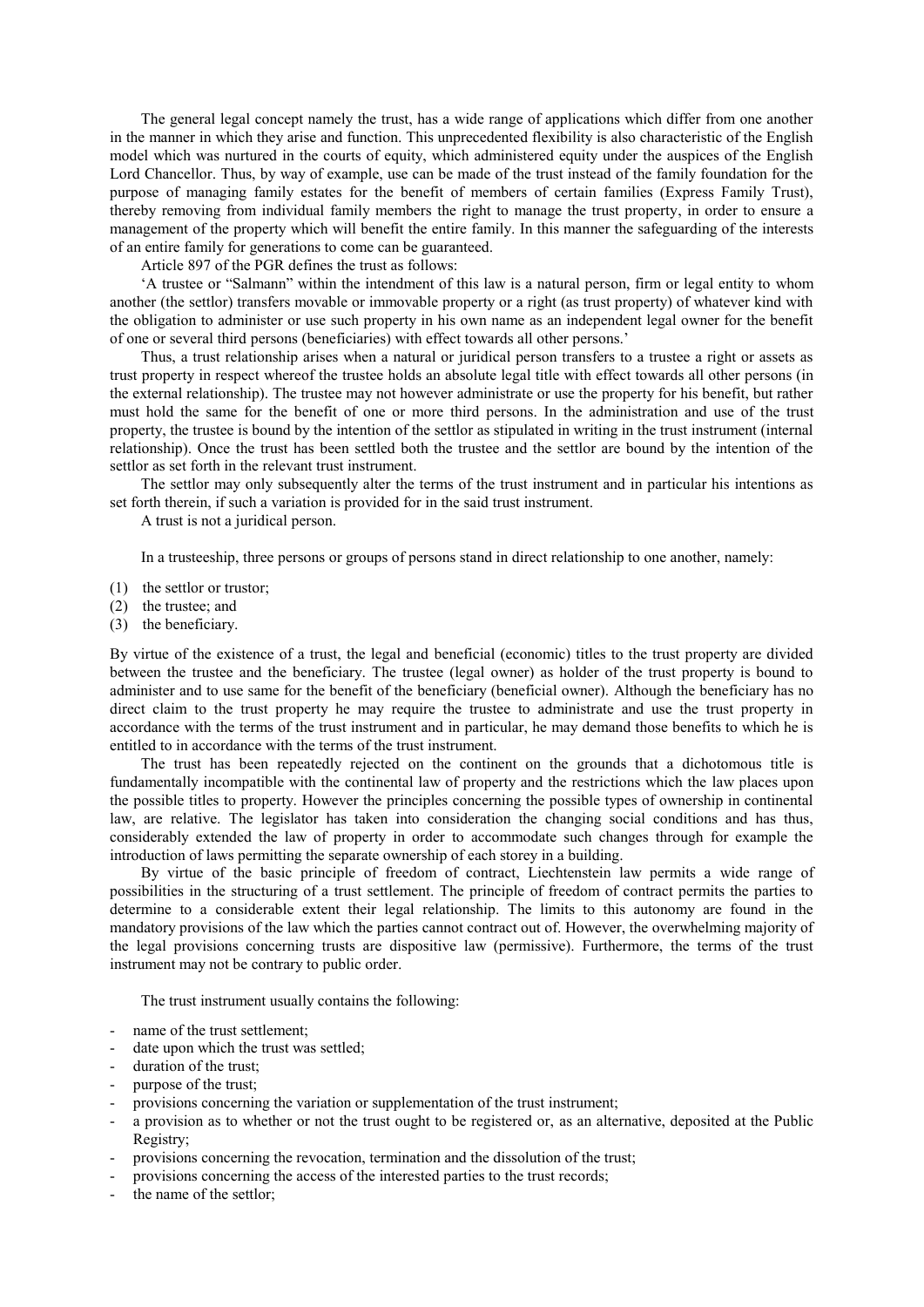- a description of the trust property;
- instructions concerning the management and the use of the trust property;
- half name and residence of the trustee and in the case of a corporate trustee, the company name and headquarters;
- powers of the trustee and other bodies as well as powers to distribute the trust property;
- provisions concerning the appointment and the removal of trustees;
- provisions concerning the retirement, the claim to be held harmless and indemnified, the remuneration, the right of retention and liability of the trustee;
- the duty of the trustee to render accounts;
- provisions concerning the appointment of beneficiaries and the revocation of such appointments;
- a detailed description of the beneficial interests and eventual distributions according to their nature, the amount and the point in time at which they are to vest or to be distributed;
- provisions concerning the appointment and the removal of additional supervisory bodies of the trust such as an advisory board or a protector;
- provisions concerning an advisory board;
- provisions concerning the transfer of trust property to other trusts;
- provisions concerning the transfer of the trust abroad; and
- provisions concerning the law governing the trust.

In no event may the deed contain provisions which would bind the trustee to follow the ongoing instructions of the settlor.

Subject to the limits set by the mandatory provisions of the law and public order, the terms of the trust instrument are paramount in determining the relationship between the settlor, the trustee and the beneficiaries. In the event that the trust instrument is silent with respect to the terms and the effect of the trust, same are to be governed by the provisions of Articles 897-932 PGR. Subsidiary thereto, the provisions pertaining to the trust enterprise in Article 932a), §§ 7-170 PGR shall apply. Furthermore, the construction and the application of the terms of the trust and any instruments ancillary thereto, are to follow in accordance with equitable principles.

According to the settled jurisprudence, the interpretation of contracts and other indentures is not to be based upon the literal meaning of the language used therein, but rather upon the actual intention of the parties. The contract, declarations of the parties and other indentures are to be so construed as to conform with such customs and usage as are observed in fair dealings. (*see* § 914 Civil Code, ABGB). In view thereof, it is irrelevant how the parties have designated the relationship whether as a trust or a fiduciary relationship. The intention of the parties which is to be interpreted, having a view to customs adhered to in fair dealings, is paramount. Which legal construction has been created in a particular case can only be determined in the light of all of the surrounding circumstances.

# The Trust and the Fiduciary Legal Relationship

### **DEFINITION**

The legal system of the Principality of Liechtenstein recognizes two types of trust relationships:

- (1) The trusteeship (trust); and
- (2) The fiduciary relationship (fiduzia).

These two relationships share the common characteristic, namely that the legal title to assets is transferred from the settlor to the trustee who exercises the rights to the same in his own name, however in the interests and for the benefit of another. If the trustee is bound to adhere to the instruction of the settlor as and when the settlor from time to time instructs, then no trust has been settled, but rather the relationship is that of a fiduciary.

By virtue of the very considerable freedom of contract, which is applicable to trust settlements as well as to the contracting of fiduciary relationships, the drafting possibilities for both types of arrangements are wide. Thus in individual instances, where arrangements have been made which closely resemble both institutions, the delineation between the two can become very difficult.

Essentially, the two institutions can be distinguished as follows:

### LEGAL NATURE

The Liechtenstein trust exhibits foundation characteristics. Typically, a multilateral (triangular) relationship exists; namely between the settlor, the trustee and the beneficiary. With the acceptance by the trustee of the terms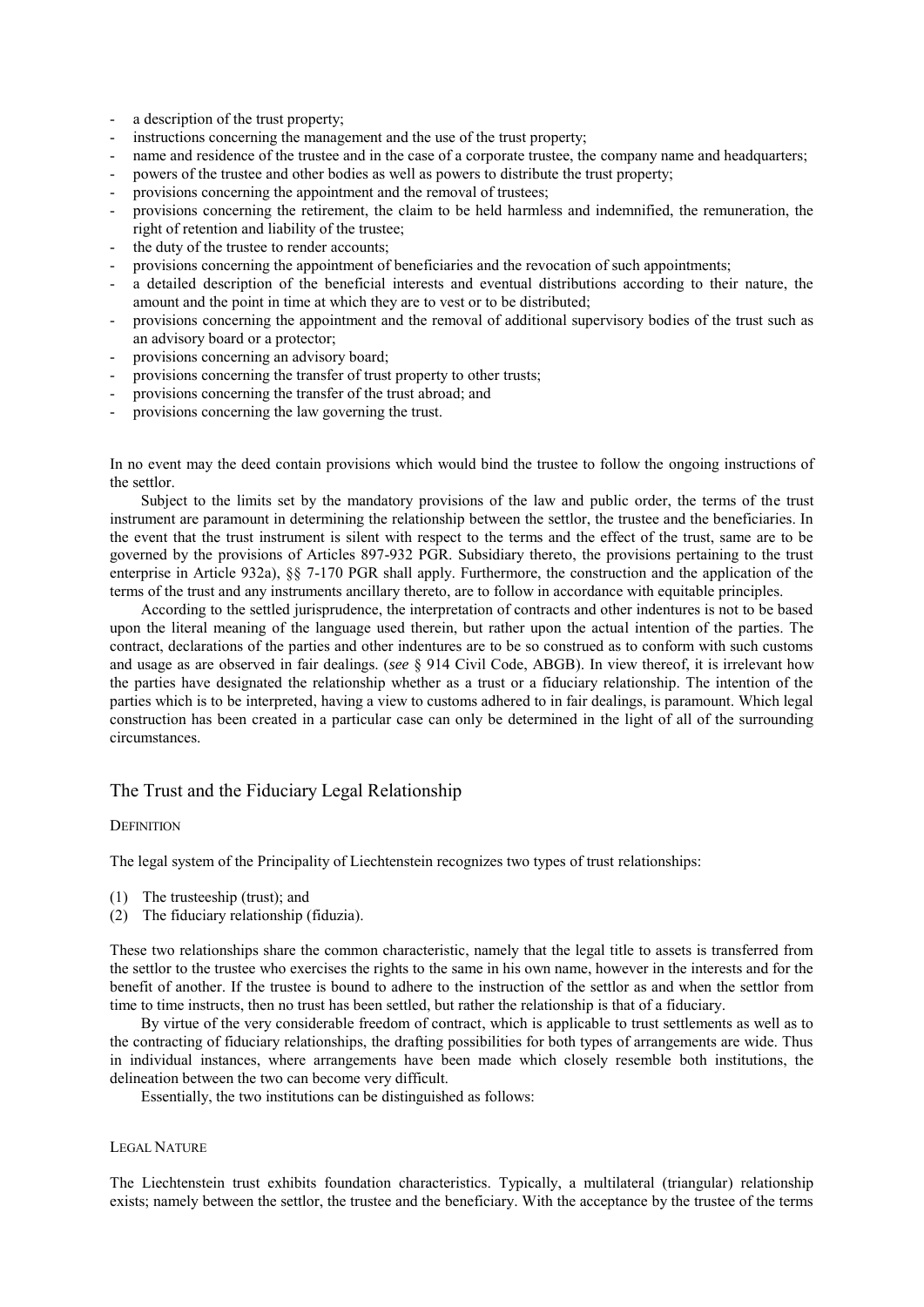of the trust instrument, the settlor is forever bound by the terms of the same and in particular by his intentions as expressed therein. The intention of the settlor as set forth in the trust instrument remains paramount notwithstanding that at a later date the same may be contrary to his best interests. The settlor may only modify the trust instrument, and in particular the intentions therein set forth, if provisions providing for the same are contained in the trust instrument. Each party to the trust may bring an application before the courts requiring the settlor to comply with the terms of the trust instrument and in particular to transfer the trust property to the trustee.

The trustee is personally responsible for the due performance of his functions and duties for the benefit of the beneficiaries. The role of the trustee is autonomous and one of direct responsibility.

The fiduciary relationship is, on the other hand based upon a bilateral contractual relationship, namely between the settlor and the fiduciary. Legal effects for the benefit of or incumbent upon third persons, only arise in exceptional cases. Agency law governs the internal relationship so that the fiduciary relationship exhibits characteristics of a contractual relationship. In contrast to a trust, there exists no immutable, stated intention of the settlor, which can only be modified in exceptional circumstances. The fiduciary must at all times take into consideration and follow the (current) wishes and observe the (current) interests of the settlor. The legal relationship between the fiduciary and the settlor is in essence based upon contract law.

The role of the fiduciary is far less independent and directly responsible than that of a trustee of a trust.

#### AGENCY LAW

A trust does not exist if according to the constitutive instrument, the trustee is bound to follow the ongoing instructions of the settlor. Such a relationship is always characterized as an agency relationship existing purely in the sense of contract law. According to the established practice of the courts, no right on the part of the settlor to continually give instructions exists, if the constitutive instrument requires the trustee to constantly consult with the settlor. Such an arrangement merely accords the settlor the right to be heard.

The fiduciary, however, is principally subject to the right of the settlor to continually instruct him. The right to instruct exists not only at the time of the establishment of the fiduciary relationship, but remains in existence and may be exercised continually for the entire duration of the relationship. In certain instances the fiduciary may even be obliged to procure instructions, or to depart from instructions, which he has previously received.

The role of the fiduciary is substantially more closely tied to that of the settlor. The fiduciary in the exercise of his function must at all times consider the current intentions and interests of the settlor whereas according to trust law the intention of the settlor as originally stated at the time of the creation of the trust remains immutable and develops an independent legal existence which is detached from the trustee, the settlor and the beneficiary.

#### DICHOTOMOUS TITLE TO PROPERTY

In trust law, it is principally correct to refer to the legal title of the trustee as separate from the beneficial ownership of the beneficiary in the trust property.

In the fiduciary legal relationship, the settlor remains the beneficial (economic) owner of the trust property, the legal title whereof is, as in the case of a trust, transferred to the fiduciary.

### EXECUTION AND BANKRUPTCY

According to trust law, trust property is to be treated as a separate estate which is to be segregated from the private property of the trustee and administered as such (compare §§ 25 of the Law Concerning Trust Enterprises, hereinafter the TrUG), which is demonstrated by the fact that in summary, execution and bankruptcy proceedings, the trust property is to be treated as third party property. The trust property is to be separated from the private property of the trustee and in the event that the trustee retires, the same is to be transferred to the successor trustee or transferred officially to a court appointed trustee.

To the extent that it is not possible to immediately segregate the trust property *ex officio*, the court must undertake such a segregation as quickly as possible. A claim for the severance of trust property does not fail by reason of the fact that the asset in question has been alienated and replaced only by the consideration in species, which has become indistinguishably mingled with the private assets of the trustee. In the event that a severance of the trust property is not possible in the course of execution or bankruptcy proceedings, the claim for the delivery of the trust property has priority over the claims of all of the remaining creditors.

The classification of the trust property as property which is separate and distinct, being independent of the trustee and the settlor also manifests itself in the fact that pursuant to the provisions of the bankruptcy law, special bankruptcy proceedings may be opened with respect to trust property.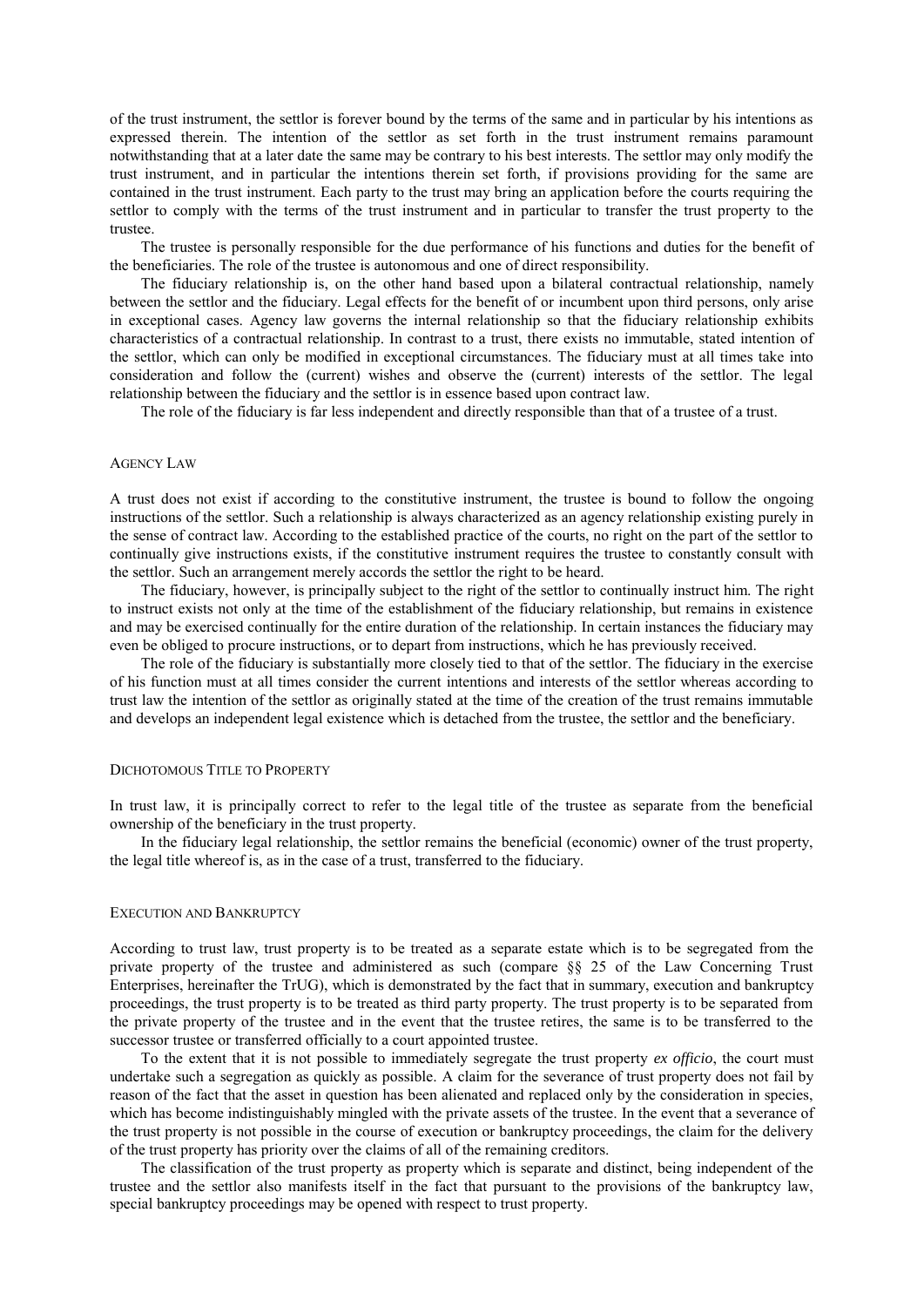The law concerning the fiduciary relationship does not treat trust property as special property. Although for the purposes of execution and bankruptcy proceedings the trust property is not considered to be third party property, there are other, albeit somewhat less effective legal remedies available to the settlor. In order to protect the trust property from the claims of the fiduciary's creditors in the course of execution proceedings, the settlor can bring a type of severance claim.

Moreover, the settlor can demand the severance and delivery of the trust property in bankruptcy proceedings. Such a claim is not affected by reason of the opening of bankruptcy proceedings concerning the personal estate of the trustee. If the trust property has been alienated the settlor may demand payment to him of the consideration received therefore or, if the same has not yet been paid to the trustee, an assignment to him of the receivable with respect thereto.

If, however, the said consideration has become so mingled with the personal assets of the trustee as to be indistinguishable from the same, then the right of the settlor to demand severance and payment to him of the consideration received for the misappropriated trust property fails for want of the possibility to trace the same. The bankruptcy law does not provide for special bankruptcy proceedings in respect of the trust property.

#### THE DURATION OF THE TRUST

According to its basic concept the trust is settled for an indefinite period. To the extent that the constitutive instrument does not otherwise provide, the trust continues to exist notwithstanding the demise (in the event of a natural person), dissolution (in the event of a juridical person), or bankruptcy of the trustee. In the same way, a trust is principally irrevocable. In the event of the retirement of a trustee, a new trustee is to be appointed in his stead. According to established practice, the trust may be wound up provided always that the settlor, the trustee and the beneficiaries consent thereto.

As opposed thereto, the death, the dissolution or the bankruptcy of the fiduciary or the settlor principally terminate the fiduciary relationship. The fiduciary relationship may also be revoked by the settlor or terminated by reason of notice given by the fiduciary.

The fiduciary legal relationship maybe terminated by mutual agreement of the settlor and the fiduciary. The duration of the fiduciary legal relationship is thus, in principle, intended to be much shorter than in the case of the trust.

# The Settlement of the Trust

Except in the case of an implied trust relationship, a trust is settled by:

- (1) a written agreement between the settlor and the trustee whereby it is not necessary to mention the legal reason or motive for the settlement;
- (2) a unilateral declaration on the part of the settlor, in which case a declaration of acceptance on the part of the trustee is necessary in order to create the trust; or
- (3) last will and testament; in order to establish a trust relationship, the written declaration of acceptance on the part of the trustee is necessary as well.

Moreover, a trust only arises when in addition to the declaration of trust a transfer of property or other disposition with respect to the trust property is undertaken. A disposition with respect to property means the transfer of assets for the purpose of settling the trust property.

According to Liechtenstein law in order to create a trust, a threefold certainty must exist:

- (1) certainty of intention;
- (2) certainty of subject; and
- (3) certainty of object.

Certainty of intention exists when it can be inferred from the circumstances that the parties intended to create a trust. The requirements concerning certainty of subject and certainty of object (beneficiaries and or purposes), are fulfilled if it is possible to ascertain the same whether at the time of the settlement or at a later date, from the terms of the trust instrument. Moreover, the requirements concerning certainty as to subject and certainty as to object are also fulfilled when in the constitutive instrument reference is made to an instrument which is to be drawn and executed on some later date, such as a deed of appointment.

In all cases, the trust is to be expressly defined as such and denominated in such a manner as to be readily identifiable by the trustee. A particular feature of the trust settled according to Liechtenstein law is that the law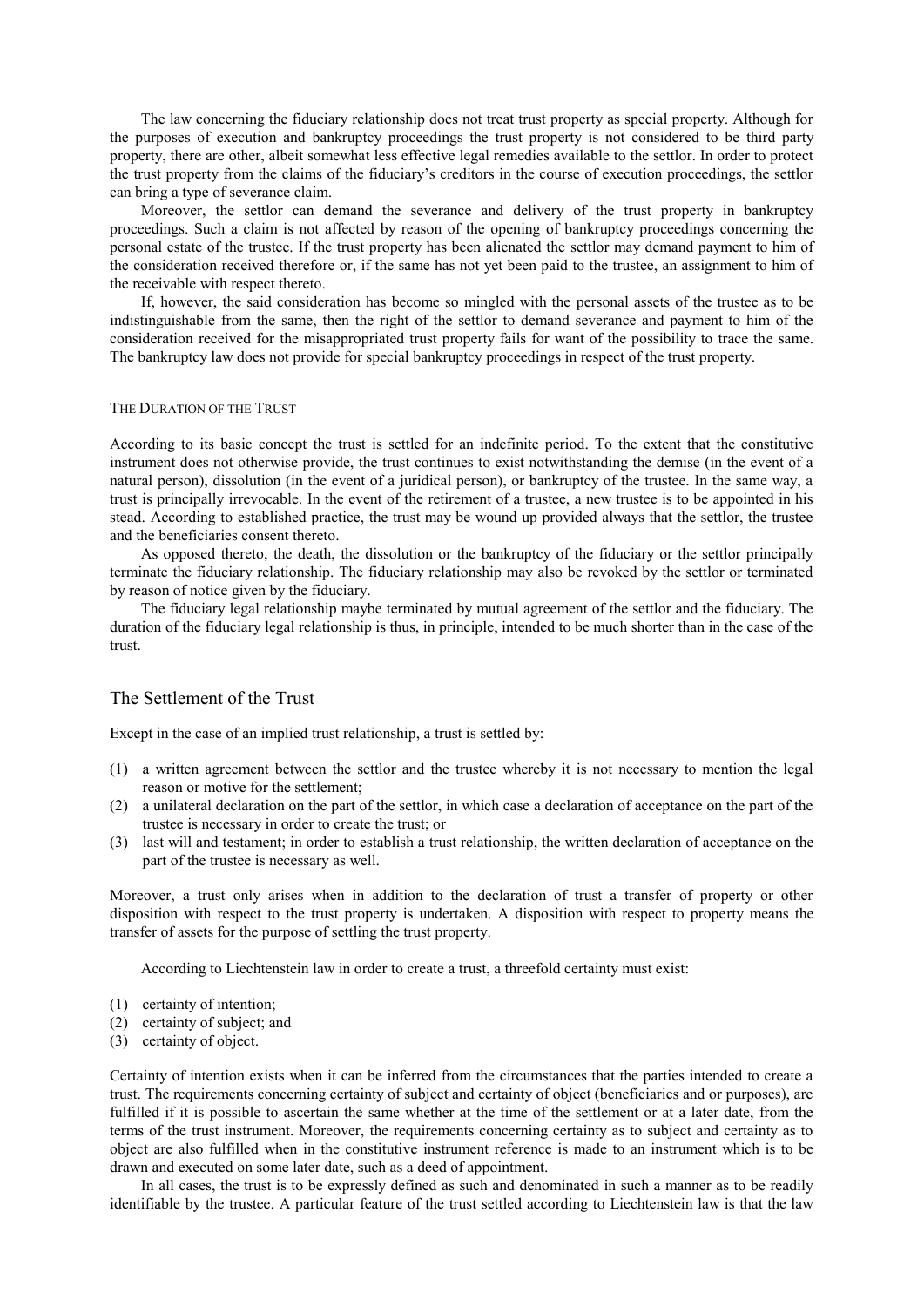requires the constitutive declaration of trust to be set forth in writing. It is undecided whether or not the written form is a constitutive requisite for the creation of a trust, or if the same merely has a declaratory effect. According to the prevailing opinion, two cases must be differentiated; the requirement that the trust declaration be in the written form has a declaratory effect if the settlor has previous to the declaration transferred the trust property to the trustee so that the written declaration of trust occurs subsequent to the actual settlement.

In such a case, a verbal or definite form of declaration will suffice to create the trust. Thus, the written trust instrument merely constitutes evidence of the settlement. If, on the other hand, the written declaration of trust is delivered to the trustee prior to the transfer of trust property, then the written form of trust declaration is a constitutive requirement for the effectiveness of the trust settlement. The applicable formalities pertaining to the transfer of property must be observed in order to effect the trust settlement.

Upon the settlement of a trust, the duration thereof is to exceed twelve months, the Public Registry must be notified with respect thereto within twelve months from the date of the settlement for the purpose of entry of same provided always that the trustee or, in the event of more than one trustee, at least one of the trustees is resident in, or has their head office in the Principality.

The application for entry in the Public Register must contain the following:

- (1) the name of the trust settlement;
- (2) the date of the trust settlement;
- (3) the duration of the trust settlement; and
- (4) the name, the given name and residence or the company name and head office of the trustee.

The application for registration in the Public Register must be accompanied by the confirmation given by the tax administration confirming the payment in advance of the annual taxes.

Moreover, an application must be made to amend the entry in the Public Register in the event of any change concerning each and every matter which is entered therein.

There is no obligation to register the trust settlement in the Public Registry if the trust instrument is deposited at the office of the Public Registry within a period of twelve months following the settlement. Any alterations to the original constitutive documents must likewise be deposited with the Public Registry. Third persons have no access whatsoever to documents which have been so deposited.

Provided that the trust property is registered in another public register such as the Land Register, the Patent Register or similar registers and the fact of the trust itself is noted in the same entries, the Registrar may waive the requirement to enter the trust in the Public Registry.

# The Trust Property

Included in the trust property (trust fund or settlement) are all such assets as the settlor or the law concerning the same shall determine. Likewise included in the trust property are all assets acquired in the course of the administration of the trust and all assets acquired in substitution for the original trust assets.

Such assets, as are listed in the inventory concerning the trust settlement, are presumed to comprise part of the trust property.

Trust property maybe comprised of any and every kind of alienable property such as real estate, chattels, choses in action, copyrights, patents, licenses, know how, goodwill and assignable trademark rights.

Upon the settlement of the trust, the trust property shall constitute a separate, autonomous estate which shall be administered and applied according to the terms of the trust instrument and, supplementary thereto, in accordance with the law concerning trusts.

Assets may be transferred to the trust either upon the settlement thereof, or at later date by the settlor or by third persons. The law requires no minimum value concerning the trust property (as opposed to the case of the trust enterprise).

There are specific legal requirements concerning certain kinds of trust assets: Real estate or other rights which must be entered in the Land Register must be transferred to and entered in the name of the trustee in order that the terms of the settlement be binding upon third parties whether the transfer be with or without restriction upon the right of alienation; moreover, the trust relationship is to be noted with the entry.

Where an undertaking is registered in the Public Register under the corporate name or, where an asset forming part of the trust property is registered in another register, such as in a Patent Register or in a similar register, then, in the absence of a provision to the contrary in the trust instrument, the same undertaking or asset shall be expressly described as trust property in the Public Register or other register upon the application by participants of the trust.

The law provides for the tracing of trust assets. A third party may not acquire goods from a trustee knowing that same form part of the trust settlement and that the trustee has no right to dispose thereof. The settlor, a co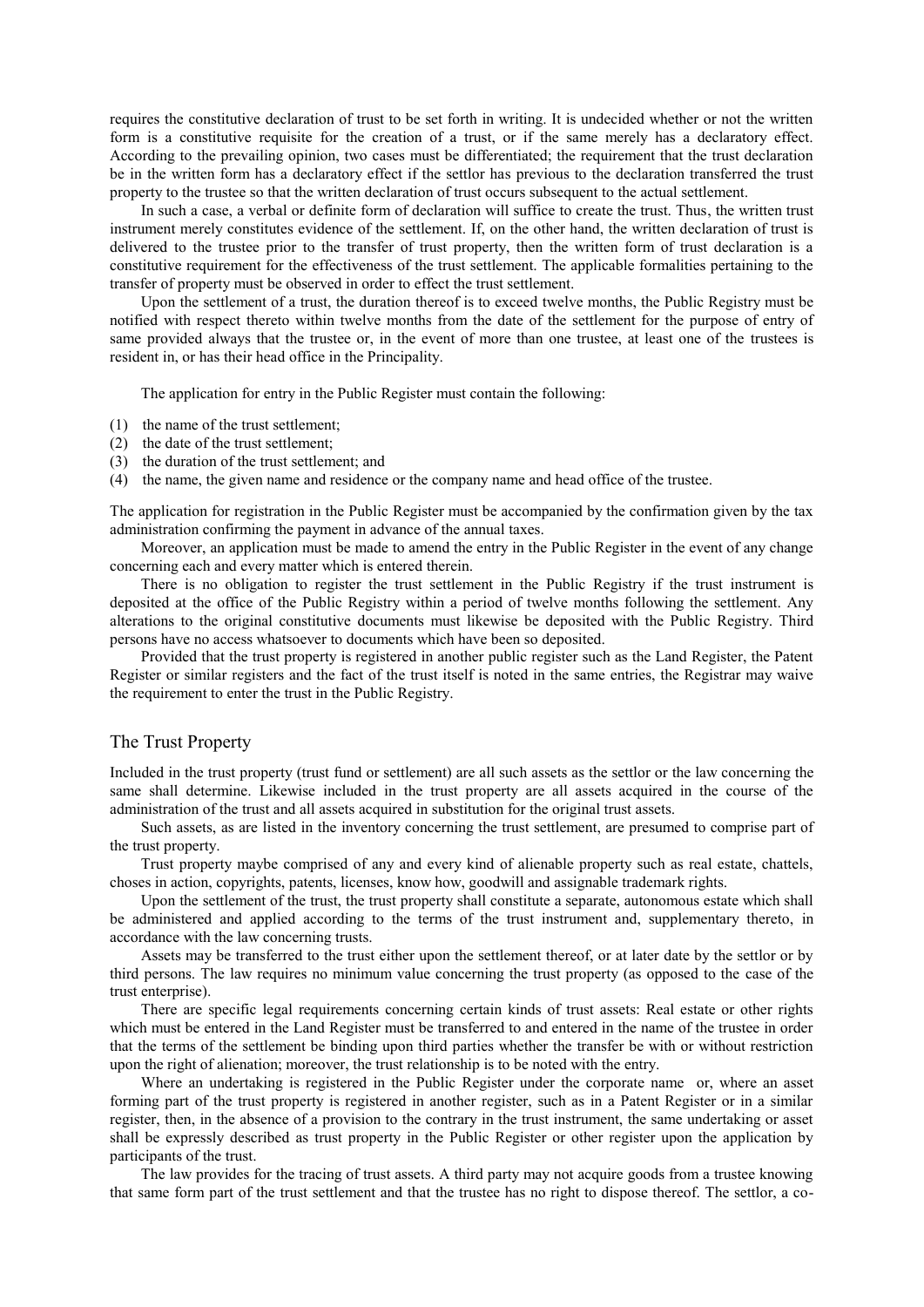trustee, a beneficiary or a receiver may jointly or severally bring a claim in favour of the trust property against such a third party for restitution or, in the nature of unjust enrichment. Such a claim will be allowed in a case where a third party acquires part of the trust property knowing that the trustee had no right to dispose of the same.

### The Settlor

### THE RIGHTS OF THE SETTLOR

The law provides for the rights of the settlor who may as he sees fit by means of a trust deed, contract, last will and testament or other instrument sever and endow for specific purposes parts of his estate. The settlor may determine the terms of the trust settlement as he sees fit and may formulate same generally or in detail.

In particular, the settlor may specify conditions according to which a beneficiary or a trustee shall be appointed and removed. The settlor may delegate to the trustee or another institution as he in his unfettered discretion sees fit, the power to appoint beneficiaries and the right to determine the nature as well as the extent of their beneficial interests.

Moreover, he may stipulate in the trust instrument that the trust may be revoked and the conditions with respect to such a revocation as well as terms respecting the modification and supplementation to the trust instrument. However, if the settlor sets forth conditions pursuant to which the trustee is bound by the ongoing instructions of the settlor, then no trust has been created, but rather a purely fiduciary legal relationship based on contract.

#### THE DUTIES OF THE SETTLOR

If the trustee accepts the trust instrument, the settlor is bound by the terms thereof. In particular he is obligated to separate from the remainder of his assets the trust property and to endow the same for the purposes of the trust.

In litigation pertaining to the trust property, the settlor may not be examined as a witness, but only in his capacity as a litigant. An eventual judgment is binding upon him and his legal successors.

### The Trustee

#### THE APPOINTMENT OF THE TRUSTEE

The settlor may appoint one or several trustees (natural or juridical persons) by way of a bilateral or unilateral declaration, or by way of a last will and testament. If the appointment is made by last will and testament, or by means of a unilateral declaration, such as by way of a trust deed, then the office of the Public Register or the probate authorities shall, upon the request of the interested parties or in an *ex officio* capacity inform the trustee of the appointment provided always that the settlor has not already done so. If the trustee so notified does not accept the trust within a fortnight calculated from the day of the receipt of the notification, then he shall be presumed to have refused the appointment. The period hereinbefore prescribed may be prolonged.

The court must appoint a trustee (court appointed trustee) if the identity of the trustee cannot be determined, or if the trustee mentioned in the trust instrument refuses to accept the appointment and the trust instrument is silent as to the manner in which an alternative trustee is to be appointed, or as to how the trust property shall be used in such a case.

The Princely Liechtenstein Court of First Instance shall, upon hearing all of the parties, appoint a trustee and in so doing shall firstly consider the wishes of the settler and, in the absence of such wishes take into consideration the interests of the trust property. The existence of the trustee is desirable, but not essential to the concept of a trust. The existence of trust property which has been endowed for a specific purpose is the only essential element of a trust.

Natural or juridical persons maybe appointed as trustees irrespective of their residence or nationality. However, at least one trustee must be a Liechtenstein national having his residence in Liechtenstein or (in the case of a juridical person) having its head office in Liechtenstein and, in addition thereto, be admitted as an attorney-at-law, a legal agent, a trustee or auditor or alternatively, have a commercial qualification which has been recognized by the government.

In addition to the trustee, the settlor may appoint an advisory board, a protector or other functionaries. Functionaries are generally those persons who, in place of the trustee are authorized to appoint beneficiaries or to determine the nature and the extent of the beneficial interests. The advisory board or protector may be given the authority to advise, or to control, or to make decisions concerning the trust settlement.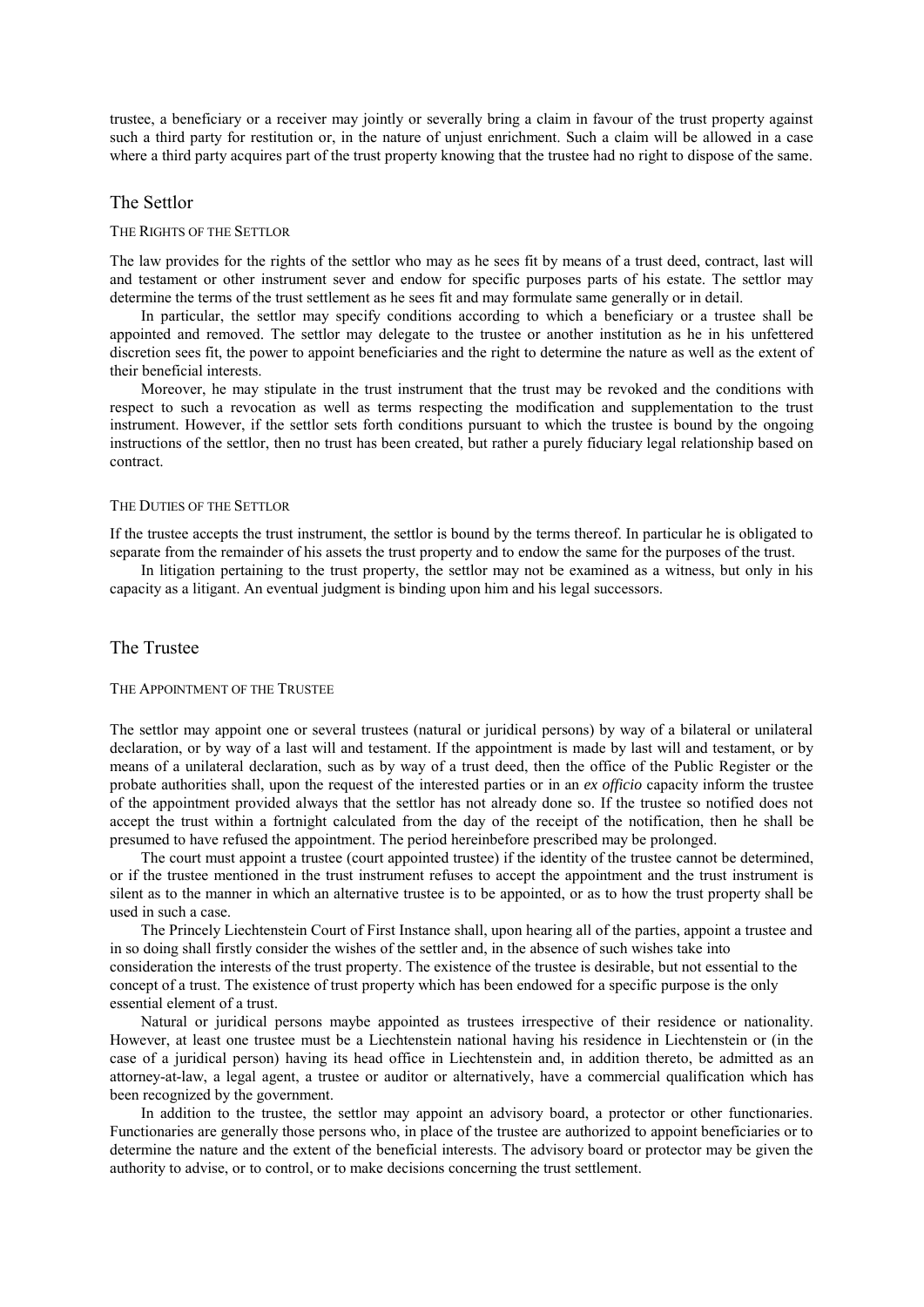In this way, the decisions of the trustee may be made conditional upon the consent of the advisory board (protector). The settlor may also in his unfettered discretion delegate to the advisory board (protector) the power to appoint beneficiaries as well as the discretion to determine the nature and the extent of the beneficial interests.

### TRUSTEE'S POWERS

The position of the trustee in relation to the trust property must - in order to do justice as to the concept of a trust - always be one of considerable power and authority. This is as a rule, derived from the terms of the trust instrument itself.

To the extent that the trust instrument does not otherwise determine, the trustee can and must forthwith upon the execution of the trust instrument demand from the settlor the compliance with the terms thereof. The trustee has the right to dispose of the trust property and to exercise all rights in connection therewith in the same manner as an independent holder thereof.

He can act in his own name in the same way as a proprietor, creditor or functionary of a legal entity. The trustee may represent the trust property before all public authorities and in all proceedings in his own name, as party litigant, participant, intervener or one summoned before the court etc.; He may exercise the rights arising from the trust property in accordance with the terms of the trust instrument, suchexercise shall be binding on third parties.

The trustee may advance an appropriate share of the trust property to the beneficiaries. He may delegate to third parties all management duties provided always that he is bound to personally fulfil those duties which depend upon the exercise of his personal judgment and discretion.

If the trustee is uncertain as to whether or not a certain management action is permissible or reasonable, or if a co-trustee refuses to consent to same, the trustee may bring summary proceedings before the Princely Liechtenstein Court of First Instance in order to receive binding instructions. In adjudicating upon such a matter, the court can avail itself of the services of experts. The trustee has the right to apply for a discharge (exemption from legal responsibility) with respect to the functions exercised by him.

The law accords the trustee a claim to:

- (1) indemnity with respect to any disadvantage to him personally which arises from the administration of the trust property;
- (2) a release from any obligation which he has entered into or which results from acts undertaken in the interests of the trust property;
- (3) interest on expenses paid by the trustee on behalf of the trust from the date of the payment of same; and
- (4) reasonable remuneration for his services (trustee fees).

The trustee may bring his claim firstly against the settlor and in the event that same remains unsatisfied against those beneficiaries who are entitled to the trust property or to the income thereof. The trustee may however claim directly from the trust property or as an alternative, sue the trust property, the settlor and the beneficiaries as codefendants.

### DUTIES OF THE TRUSTEE

The considerable control which the trustee has over the trust property is coupled with the duties of the trustee concerning the same. The law obligates the trustee:

- (1) to adhere to the terms of trust instrument;
- (2) to hold and to administrate the trust property with the care of a prudent businessman; inasmuch as the trust property is not his private estate, but rather constitutes a separate estate, according to judicial precedent the duty of care to be exercised by the trustee goes above and beyond the care which one might expect him to exercise in the conduct of his personal affairs; it follows therefrom that the trustee may not expose the trust property to the same risks as he might take where his private estate is concerned;
- (3) to insure the trust property against risks insofar as such insurance is usual or appears to be reasonable;
- (4) not to dispose of the trust property in any manner whatsoever which may infringe upon the special purpose of the trust or could frustrate the same;
- (5) in the event that the trustee deals with deposited funds on a commercial basis, he is required to segregate the trust property from the remainder of his assets;
- (6) to keep special records pertaining to his various trusteeships;
- (7) to establish an inventory of the assets of the trust and to revise the same annually; and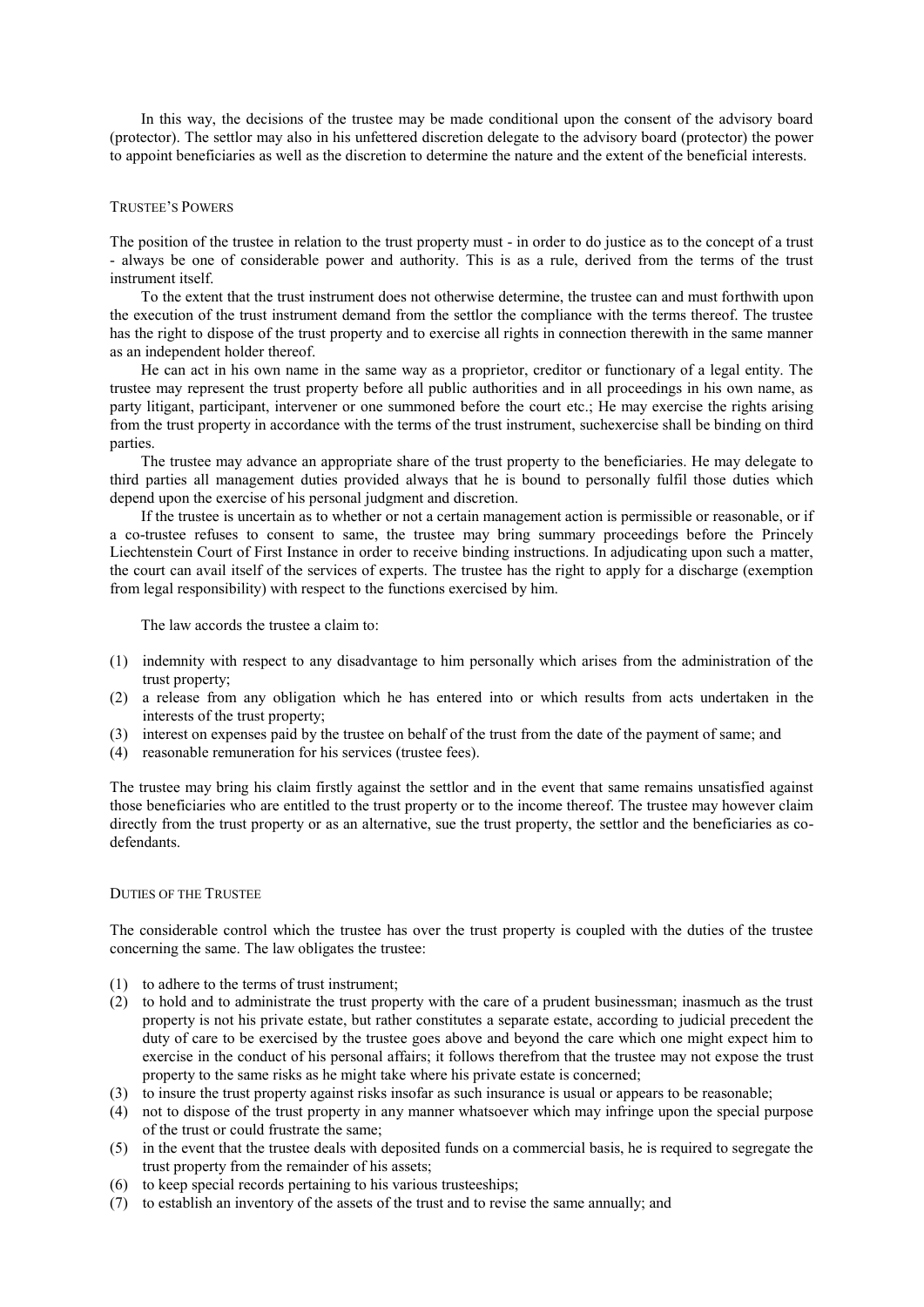(8) to render accounts annually and, at any time whatsoever to provide information to the settlor, the beneficiaries or the audit authorities concerning the same; beyond this, trust settlements enjoy the advantage that they are not required to submit annual financial statements (balance sheet as well as income statement), nor any type of declaration to the tax authorities.

If an enterprise which is required to keep proper books and records is the subject matter of the trust, then the trustee must observe the requirements concerning enterprises with respect to the rendering of accounts.

Co-trustees must manage the trust collectively and unanimously save and except for urgent matters which may be taken up by one trustee when a delay in order to consult with the others would pose a risk to the trust.

### LIABILITY OF THE TRUSTEE

If the trustee commits a breach of trust by acting contrary to the legal provisions concerning trusts or in violation of the pertinent terms of the trust instrument, then he shall be personally liable to the settlor and to the beneficiaries in accordance with the basic principles of contract law and the liability shall extend to all of his private assets. The trustee is also vicariously liable for the acts and omissions of those to whom he has delegated the conduct of the business of the trust provided always that the trustee shall have the right to demand indemnity from such third parties.

Co-trustees are jointly and severally liable for damage arising out of a breach of trust and without any restriction whatsoever, unless they are able to prove that they exercised the duty of care to be observed by a prudent businessman in supervising the activities of their co-trustees.

Notwithstanding that the trustee may, in particular claim reimbursement for the expenses incurred by him on behalf of the trust as well as reasonable trustee fees, he is not entitled to reap any type of benefit whatsoever from the trust. He may only transact legal business for his own account within the framework of the trust relationship provided that the same is restricted to the proper administration of the trust. The trustee shall be liable to the settlor and the beneficiaries for any other transaction which cannot be voided without prejudice to the right to demand indemnity from *mala fide* third parties.

Generally, the trust instrument describes the function of the trustee, his rights and duties in such a manner that the trustee can receive no benefit whatsoever save and except for trustee remuneration and the reimbursement of his expenses arising from the trusteeship.

#### THE RETIREMENT OF THE TRUSTEE

In the absence of other provisions, the trustee shall be entitled to retire at the end of each calendar year by giving three months prior written notice. Notwithstanding the same, he is required to carry out his functions as trustee for at least one administrative year. The notice of retirement shall be given to the Public Registrar if neither a settlor, nor a co-trustee, nor a beneficiary with a vested interest shall then exist. The Registrar shall inform the successor trustee concerning the notice of retirement or, alternatively, the Registrar shall inform the Princely Liechtenstein Court of First Instance, the said court must then appoint a successor trustee in the event that the legal succession to the trusteeship has not otherwise been provided for. Each and every beneficiary shall be entitled to inform the said court that a successor trustee is to be appointed.

To the extent that the trust instrument does not provide for the appointment of a successor trustee, each heir of the trustee and in the event that the trustee lacks legal capacity, his representative, shall have the obligation to inform the Princely Liechtenstein Court of First Instance with respect to the retirement of the trustee.

In the event that the trustee is a partnership or a corporation, then the partners, the administration or the trustee in bankruptcy must give the Princely Liechtenstein Court of First Instance notice of the termination of the trusteeship. Moreover, each beneficiary is entitled to inform the said court for the purpose of appointing a successor trustee.

A bankrupt trustee must not retire from his function provided that the trust property remains unexposed and a court does not require the removal of the trustee. A judge may upon application appoint a co-trustee. In the event of the bankruptcy of the trustee, the trust property is regarded as a separate estate. Thus, this provision makes it possible for the trusteeship to survive notwithstanding the bankruptcy of the trustee.

### The Protector

The settlor may in his discretion, include terms in the trust instrument for the appointment of a protector, or he may himself appoint as protector. The protector may be one or more natural or juridical persons. The protector is not necessary for the existence of the trust, but rather optional. The considerable freedom of contract which the settlor has makes it possible to delineate the powers of the protector within the limits of the law. The protector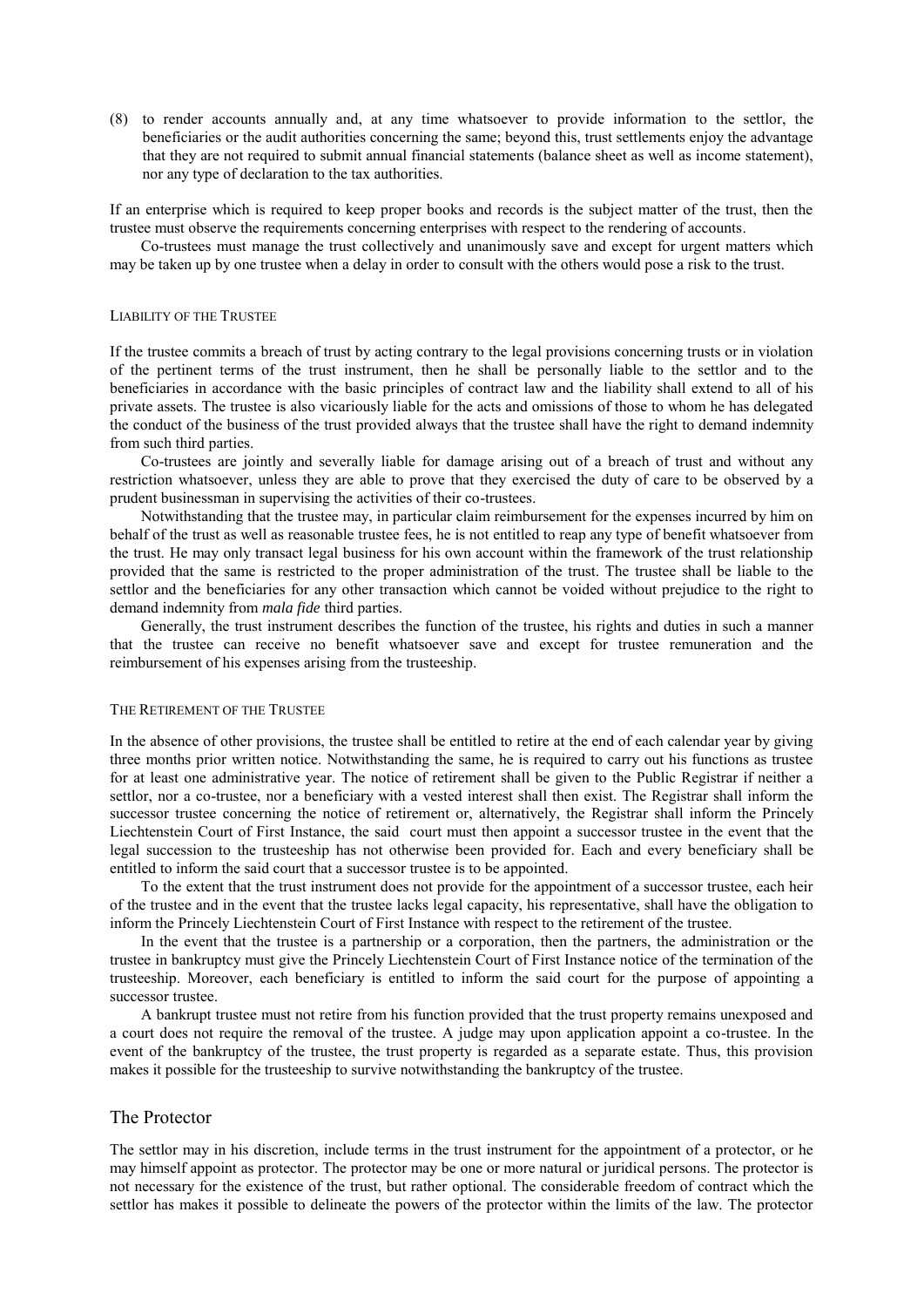can be given an advisory, or a supervisory or a decision making function. In practice, in addition to the trustee, a protector with the following powers is usually appointed:

- (1) advising the trustee;
- (2) supervising the administrative activities of the trustee;
- (3) joint management of the trust with the trustee:
- (4) the appointment and the removal of the trustee;
- (5) the appointment of the beneficiaries and determining the nature and the extent of their beneficial interest; and
- (6) instructing the trustee.

Thus, the settlor has a number of interesting possibilities when structuring the trusteeship. He can insure the constant supervision of the administration of trust property through a person of his particular confidence. In this way, the settlor has additional possibilities in order to insure that his intentions are carried out.

The office of a protector is often made use of in Liechtenstein trusts for tax purposes. Inasmuch as according to the tax laws of most western jurisdictions, the trust shares the same residence for tax purposes as the trustee and in the event of more than one trustee there may be competing opinions as to where the trust is resident and thus to be taxed, many settlors wishing to shelter the income from the trust in Liechtenstein appoint a person of their confidence as protector *in lieu* of a co-trustee.

Such a protector may have all of the administrative powers of the trustee, but is never the legal owner of the trust property and thus never required to report the income of the trust. Thus the settlor may enjoy all of the tax advantages of settling a trust in Liechtenstein without the disadvantages which may arise from the fact that he must entrust his property to a professional Liechtenstein trustee with whom he has no personal relationship.

The powers of the protector can be so extensive as to leave the trustee little or no discretion whatsoever in the administration of the trust. This is the case when each decision of the trustee requires the consent of the protector. The protector can be accorded a function comparable to that of, or even more powerful than that of the supreme functionary of a legal entity. The powers of the protector are particularly considerable when he may in his sole discretion appoint and remove trustees as well as provide for his own succession.

The discretion of the trustee may be limited to a certain degree in that he may only act in certain important matters with the consent of the protector.

Those persons who enjoy the confidence of the settlor are usually taken into consideration as protectors. The settlor may appoint himself as protector provided that trustee is not bound by the continuous instructions of the protector and thus of the settlor. If this is the case, then a fiduciary legal relationship has been created as opposed to a trust having been settled.

### The Beneficiary

Beneficiaries are those persons, who according to the trust instrument, are to benefit from the trust either at present or in the future, and whether or not they may bring any claim against the trust property. According to Liechtenstein trust law, the following persons are to be considered beneficiaries if according to the terms of the trust instrument;

- (1) they have a right in law to claim their beneficial interest (vested beneficiaries);
- (2) they are according to law the legal successors of those persons entitled to benefit from the trust property (remainderman); and
- (3) though not directly entitled as beneficiaries, they have been appointed by the competent persons as for example, beneficiaries of a trust which has been established in favour of third persons who have not been named, but rather in which case the trust is to benefit a certain class (artists, scientists) or beneficial interests in the case of pure purpose trusts.

Beneficiaries may be natural or juridical persons. They are designated in the trust instrument by the settlor or in the alternative, the trust instrument may contain conditions with respect to their appointment. The power of appointment may be exercised by the trustee, an advisory board or the protector. To the extent that the trust instrument provides for the same, such persons may in their unfettered discretion exercise the power of appointment provided always that in so doing, they are bound by the terms of the trust instrument.

The unfettered discretion of the said persons may extend to the designation of the beneficiaries as well as the determination of the nature and the extent of their beneficial interests. The power of appointment however,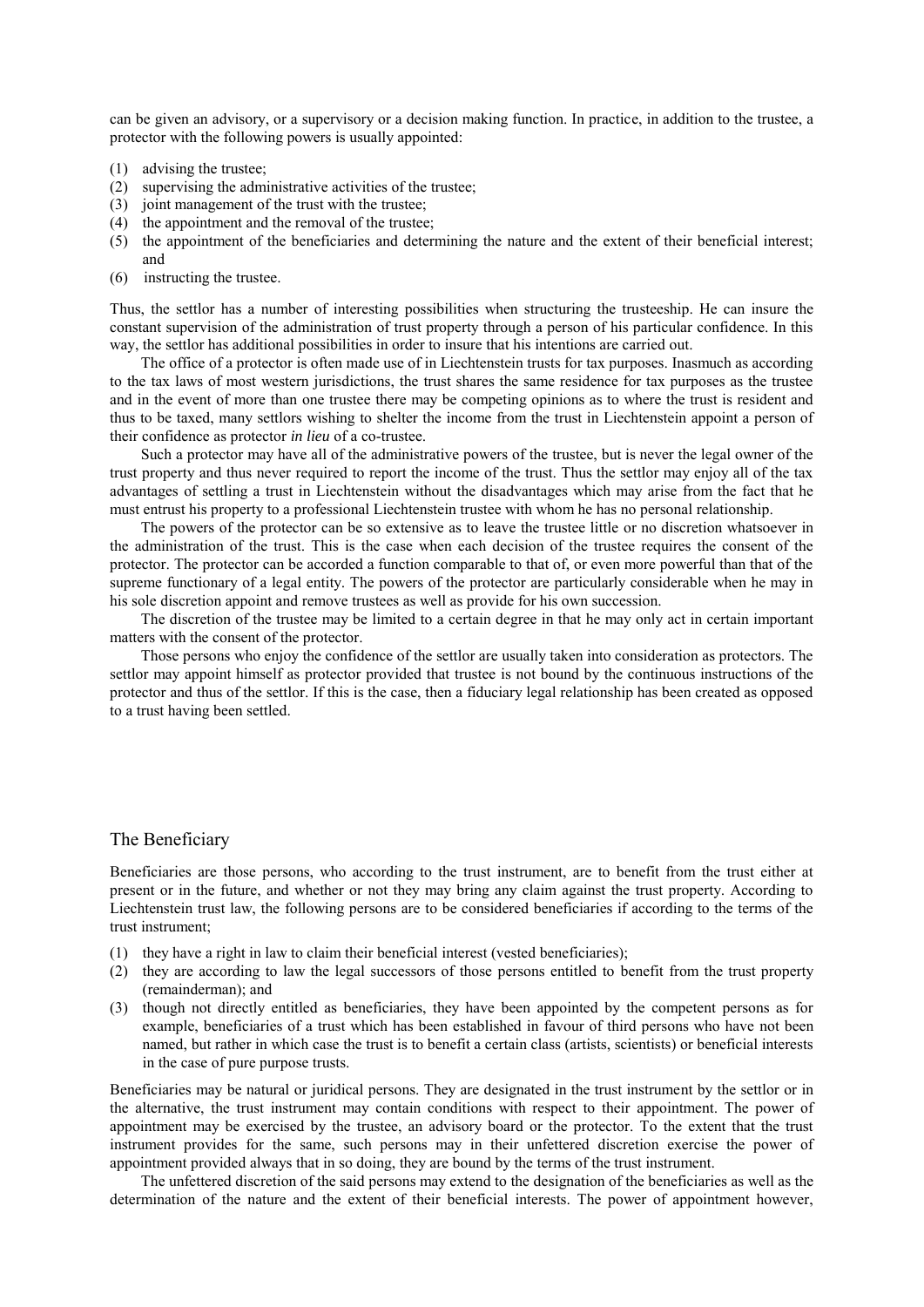cannot go so far as to provide for the exercise of a power of appointment which is bound by no guidelines whatsoever so that the persons exercising the power of appointment may appoint themselves. In such a case, no trust has been settled, but rather a transfer of all the rights inherent in the trust property has occurred. In such a case the trustee may dispose of the trust property in the same manner as an owner of the legal and beneficial interests thereof, without being bound by any of the duties of the trustee.

The terms of the trust instrument are paramount in governing the beneficial interest. Supplementary thereto, the legal position of the beneficiary is exhaustively provided for in the Law of 10 April 1928, concerning the Trust Enterprise (TrUG). The provisions of this law apply by analogy to trusteeships.

Various possibilities exist in structuring the beneficial interest. The same may be made conditional, or for a limited period (life estate), subject to the fulfilment of certain requirements or subject to certain limitations,

it may be alienable or inalienable, transferable or non-transferable, inheritable or non-inheritable etc. The beneficial interest may be limited to the income of the trust or include a share in the capital thereof.

The beneficiary shall be entitled to require that the terms and conditions of the trust deed be complied with. If according to the terms of the trust instrument the beneficiary has a legal claim to the beneficial interest (a vested claim) then he may demand that the same be paid to him; if however, the appointment of the beneficiary as well as the designation of the nature and the extent of his beneficial interest, lies in the unfettered discretion of the trustee, then the beneficiary may only require the trustee to exercise his discretion in accordance with the intentions of the settlor.

Any beneficiary who is entitled to bring a claim against the trustee and who considers that he has been prejudiced through a disposition or administrative action of the trustee, may, in the event that no other provisions are contained in the trust instrument, in summary proceedings before the Princely Liechtenstein Court of First Instance require that the necessary steps be taken in order to restore his rights. In such a case, the beneficiaries may under circumstances have the right to receive information concerning the status of the trust property as well as the investment thereof and be given access to all of the business records and other documents concerning the same.

The rights of the beneficiaries may only be enforced to the extent that they are not exercised for an improper purpose or in an abusive manner or to the detriment of the trust or the beneficiaries. The trustee may be made accountable to the beneficiary for the administration of the trust.

The settlor may be a beneficiary of the trust. However he may not be the sole beneficiary. If no other beneficiaries or trust purposes are mentioned in the trust instrument, a legal presumption arises that the settlor is himself the beneficiary. Provided that nothing is stipulated to the contrary in the trust instrument, a beneficial interest shall be inheritable and thus after the death of the settlor, same shall devolve upon his heirs-at-law, provided always that he has not in another instrument whether by way of an *inter vivos* disposition or *causa mortis*, regulated the legal succession to the beneficial interest.

The acquisition of a beneficial interest may also be tied to the payment of consideration; for example the payment of premiums on a continual basis. Certificates evidencing a right to trust property may be given in the form of securities to the beneficiaries. Such certificates entitle the holders thereof to the benefit of the trust property such as for example a share of the income and, or liquidation surplus. A trust certificate is transferable as in the case of registered shares. The trustee must keep a register concerning the securities issued by him. The trust certificate should refer to the trust instrument, the trust law, the trustee and the beneficiaries on the face thereof.

### The Creditors

#### THE CREDITORS OF THE SETTLOR

The creditors or the legal successors of the settlor may challenge and set aside the settlement thus acquiring the right to seek the satisfaction of their claims out of the trust property, if grounds exist which would prohibit the settlement i.e. as set forth in the succession law, the gift law or the law concerning the avoidance of transactions. The applicable law is always the law which applies to the particular assets which have been transferred. In calculating the forced share to which an heir is entitled by law, such transfers by way of gift which predate the demise of the deceased by more than two years shall, according to § 785, sub. § 2, of the Civil Code, not be taken into consideration and such transfers may not be challenged.

### THE CREDITORS OF THE TRUST PROPERTY

The trustee is personally liable without any limit whatsoever for the debts incurred by him on behalf of the trust property to the extent that the trust property is insufficient to satisfy the same and, in the event of co-trustees, they shall be jointly and severally personally liable with respect to the same provided always that the trustees shall have the right to demand indemnity from the settlor and, to the extent that the conditions for an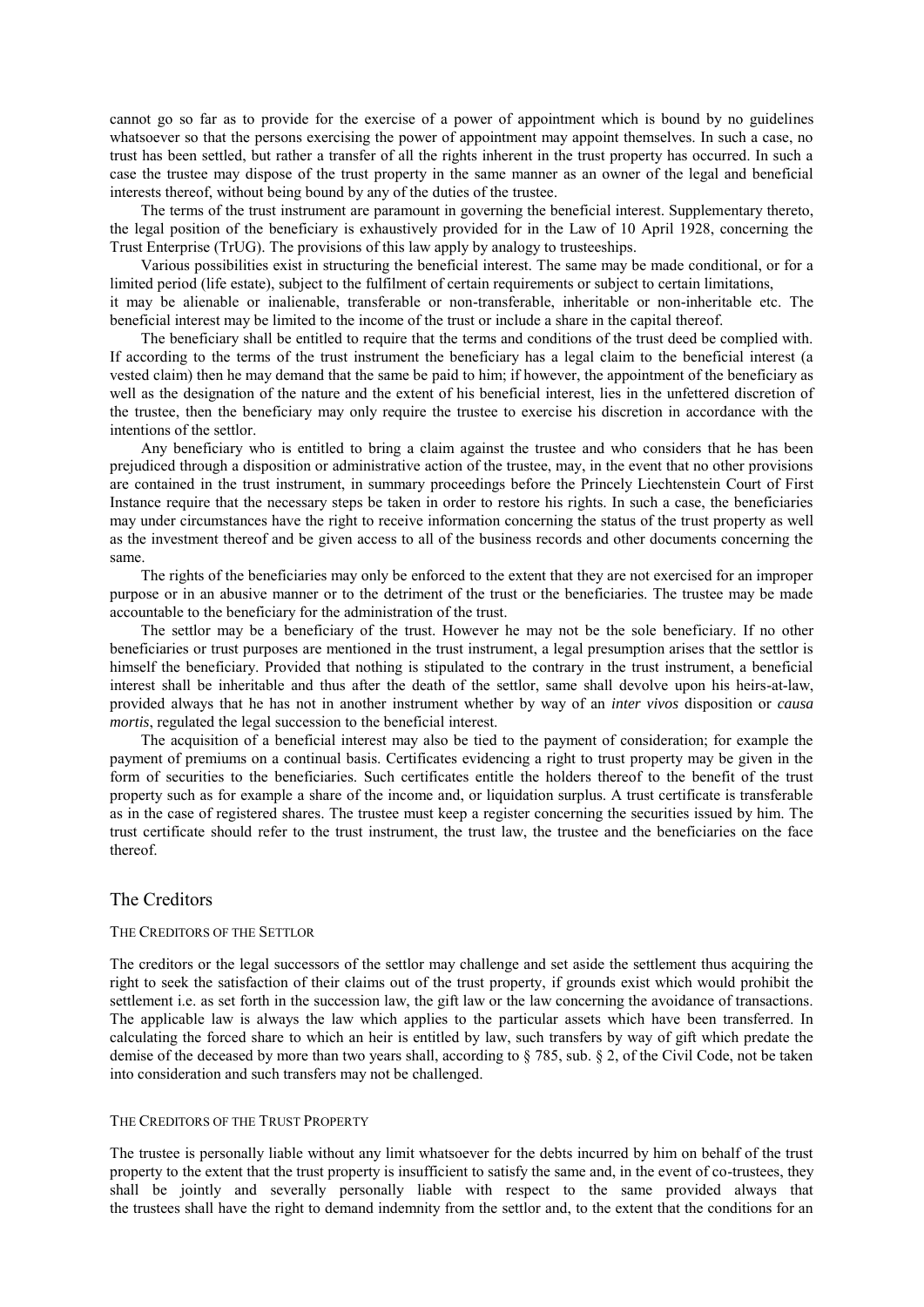avoidance exist, or an unjust enrichment in favour of the beneficiaries has occurred, the trustees may demand indemnity from the beneficiaries.

Liability on the part of a trustee and a corresponding right of indemnity only exist to the extent that it cannot be proven that the creditor did not expect satisfaction beyond the trust fund.

Bankruptcy proceedings may be held with respect to the trust property. The creditors of the trust property may within the framework of such bankruptcy proceedings look to the trustee in the event of a deficiency to the extent that the law does not otherwise provide.

### THE CREDITORS OF THE TRUSTEE

The trust property is treated as a separate estate in summary proceedings, in execution proceedings, and in the event of the bankruptcy of the trustee. In this way, the settlor and the beneficiaries are protected from the claims of third parties against the trust property. The creditors of the trustee may only claim against the trust property to the extent that the trustee has personal claims against same for the reimbursement of his expenses and payment of trustee fees. The assets comprising the trust estate are to be severed from the personal estate of the trustee and in the event that the trustee retires from office, the same are to be transferred to the successor trustee or to a trustee to be appointed by the court.

To the extent that it is not possible to separate the trust assets as soon as possible, the Princely Liechtenstein Court of First Instance must undertake such a severance as soon as possible.

In the event that the separation of the trust assets from the personal assets of the trustee is not possible in the course of the execution or bankruptcy proceedings, then a claim for the severance and delivery of the trust assets shall have priority over the claims of all other creditors.

The settlor, his successor, the co-trustees, or the beneficiaries may bring the claim for the separation of the trust assets or a claim *in lieu* thereof either jointly or severally against the trustees or against the trustee in bankruptcy; the same are also entitled to access to all books and records concerning the trust.

The bankruptcy of the trustee principally does not terminate the trust.

#### THE CREDITORS OF THE BENEFICIARIES

The creditors of the beneficiaries may only claim against the trust property by way of execution proceedings or by way of bankruptcy proceedings to the extent that the beneficiaries themselves may claim against the same trust property.

The settlor may stipulate in the trust instrument that a beneficial interest which has been acquired for no consideration, may not be withdrawn from a beneficiary by way of execution, or bankruptcy proceedings. If the trust instrument so provides, then the creditors of the beneficiary shall not be able to look to his beneficial interest in a trust for the satisfaction of their claim.

### The Supervisory Board

The Princely Liechtenstein Court of First Instance is the supervisory authority with respect to all trusts which have been entered into the Public Register (permanent supervision). However, in the following particular cases, the trusts are not supervised by the court:

- (1) family trusts;
- (2) trusts in respect whereof the trust instrument excludes a supervisory authority; or
- (3) where the courts exclude the function of the supervisory authority.

The terms of the trust instrument may designate a supervisory authority and may completely exclude the supervisory competence of the Princely Liechtenstein Court of First Instance.

If the trust instrument designates the Princely Liechtenstein Court of First Instance as the supervisory authority, then the said court may from time to time investigate the status and the administration of the trust property. If the trustee does not properly fulfil his duties, the Princely Liechtenstein Court of First Instance may remove him from his office and appoint a successor trustee. The Princely Liechtenstein Court of First Instance may, in its capacity as supervisory authority instruct the trustee, undertake administrative action, appoint a supervisory authority for the purposes of supervising the trustee, order an official audit or require the rendering of accounts with respect to the trust property.

The Princely Liechtenstein Court of First Instance is obligated to maintain a record of the trusts which it supervises.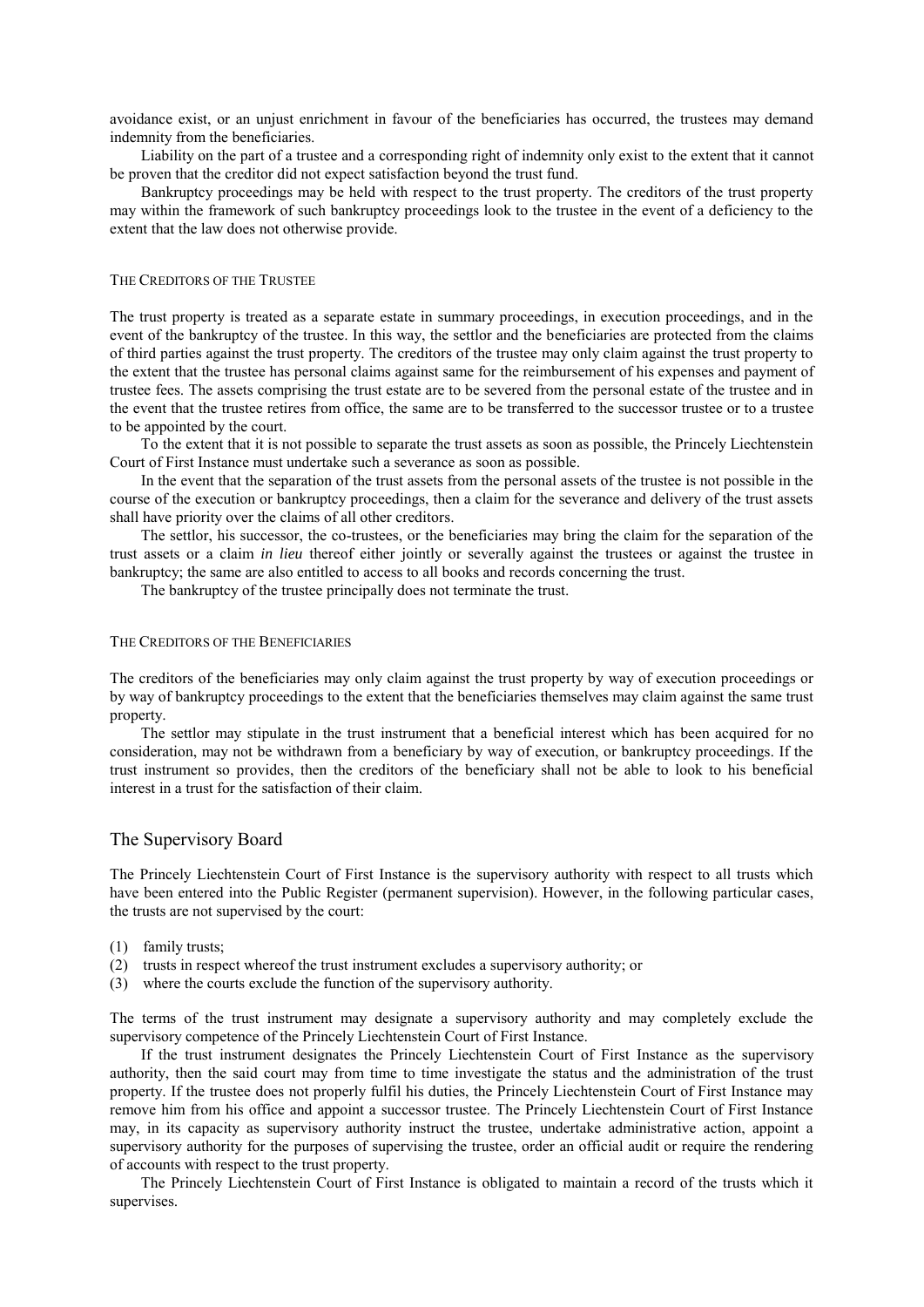In all cases, irrespective of whether or not the trust settlement is entered in the Public Register or merely deposited and irrespective of whether or not the Princely Liechtenstein Court of First Instance is, as a result of the law or the trust instrument appointed as supervisory authority, the participants of the trust may apply to the said court if the trustee fails to fulfil his duties (selective supervision).

In this manner, the terms of the trust instrument may be enforced by the courts upon the application of the participants. The Princely Liechtenstein Court of First Instance may order measures to protect the interests of the beneficiaries, in particular it may remove the trustee from his office and appoint a successor trustee.

The trustee may apply to the court for binding instructions or an opinion concerning the admissibility of any contemplated administrative action.

# International Law and a Trust Settlement according to Foreign Law

The Liechtenstein law is to be applied to trust settlements in the following cases: - when this is expressly stipulated in the trust instrument, or when the trustee resides in the Principality of Liechtenstein and in the case of more than one trustee when at least half of the trustees reside in the Principality of Liechtenstein and when the trust property is situated in the Principality of Liechtenstein.

It is possible to settle trusts which are to be governed by foreign law in the Principality of Liechtenstein. Thus, the settlor has the possibility of settling a trust which is to be administered according to his personal law, but which nevertheless enjoys the tax advantages which the domicile of the trust in Liechtenstein accords. In such a case the relationship between the trustee, the settlor and the beneficiaries is to be governed by foreign law, which foreign law must be mentioned in detail in the trust instrument.

The relationship between the trust and third parties shall nevertheless be governed by Liechtenstein law. In the event of a dispute between the settlor, the trustee and the beneficiaries concerning a trust settled according to foreign law, the same must be determined by a court of arbitration. The trust instrument must contain the necessary provisions concerning the prerequisite court of arbitration. Moreover, a trust which is to be domiciled in Liechtenstein must be settled in Liechtenstein. The trustee must have his residence, or in the event that the trustee is a juridical person, its corporate headquarters in the Principality of Liechtenstein. In the event of more than one trustee, the majority of the trustees must have their residence in Liechtenstein.

Thus, notwithstanding the application of foreign law, a trust with a domicile in Liechtenstein exists and as such is subject to tax in Liechtenstein. Trusts which have been settled according to foreign law enjoy no better status than trusts established according to Liechtenstein law.

# The Termination of the Trust

### GENERAL REASONS FOR TERMINATION

The trust terminates in accordance with the relevant provisions in the trust instrument and also in the event that the trust property is exhausted without any further trust being established to replace the terminated trust relationship. Moreover, the trust may be terminated by the Princely Liechtenstein Court of First Instance in summary proceedings and in particular in the following cases, namely, when the purpose for which the trust was settled has become unattainable, when the trust can no longer fulfil its functions for lack of sufficient assets or when the duration of the trust as stipulated by the settlor has expired.

In addition thereto, the trust may be terminated when all of the beneficiaries, the settlor and the trustee agree thereto. Moreover, a trust settlement may be challenged and consequently avoided if certain requisite conditions exist concerning the improper execution of the trust instrument, or the same may also be challenged and avoided pursuant to the provisions in the law of succession, the law concerning the transfer by way of gift and the law concerning the avoidance of transactions.

Upon the termination of a trust, the trust property reverts to the settlor in the absence of other provisions contained in the trust instrument.

#### REASONS FOR TERMINATION CONCERNING THE PERSON OF THE SETTLOR AND REVOCATION

A trust is generally speaking irrevocable.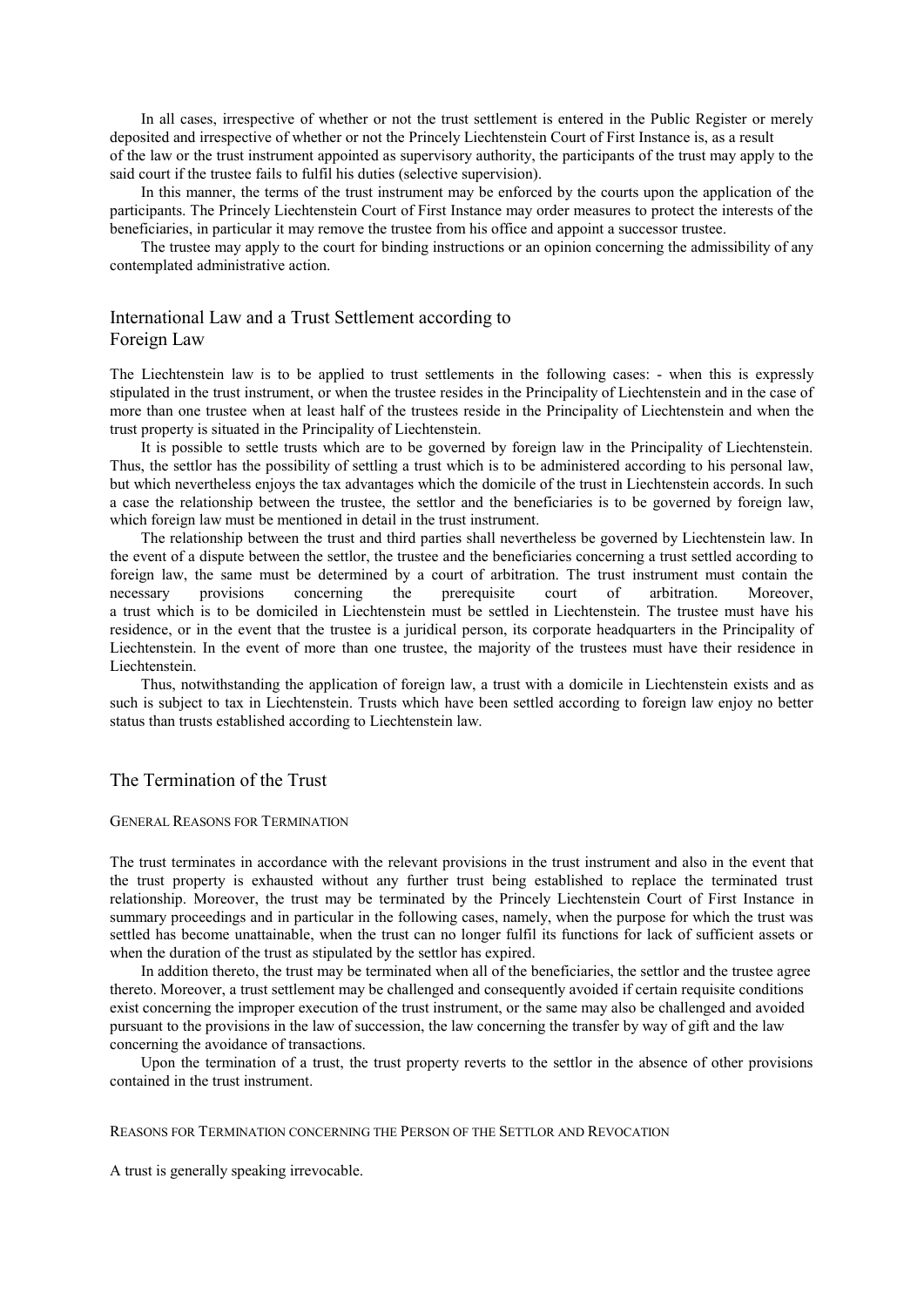The settlor cannot rescind the settlement nor may he revoke the same unless such a rescission or revocation has been specifically provided for and is permissible in accordance with the terms of the trust instrument. Testamentary trusts may be revoked at any time prior to the death of the settlor.

The death or the bankruptcy of the settlor does not terminate the trust unless there is a provision to this effect in the trust instrument.

#### REASONS FOR TERMINATION CONCERNING THE PERSON OF THE TRUSTEE

The death or the legal incapacity of the trustee in principle does not affect the trust settlement.

The bankrupt trustee does not cease to be a trustee, provided that the trust property is not exposed to any particular risks and the presiding judge does not otherwise order.

### The Rendering of Accounts

The trustee unlike in the case of legal entities, has neither an obligation to render annual financial statements concerning the trust property (balance and income statements) for the purpose of submitting the same to the tax authorities nor must he confirm to the Public Registrar that a statement of assets has been prepared and that the trust has during the past year not carried on any type of commercial activity (declaration).

However, the trustee is obligated to provide the participants of the trust with a statement of the trust assets and to revise the same annually. Moreover, the trustee is obligated to render accounts annually and to provide information upon request at any time to the settlor, or to the beneficiaries or to the auditing authority.

# Taxes and Duties

#### FORMATION FEES

At the time of the formation of the trust, a formation fee becomes due. The formation fee is calculated as 2 per mille of the trust fund but at least CHF 200.

#### REGISTRATION AND DEPOSIT FEES

Generally, a fee of CHF 300 must be paid for the registration of the trust or the deposit of the trust instrument with the Public Registry. In addition, legalization fees totalling approximately CHF 30 to 150 – depending on the number of trustees – must be paid.

### PROFIT TAX

Inasmuch as the trustee holds the legal title to the trust property and the trust property has been transferred away from the settlor, it is the trustee who must pay the profit tax with respect to the trust property. To the extent that the trust property is located abroad, the trustee is not required to pay any profit tax with respect thereto. In such a case the trust receives the same tax treatment as Private Asset Structures (PAS): It is only subject to a minimum profit tax of CHF 1,800 p.a. and is not assessed for taxation. In cases in which the trust assets generate inland earnings the trust becomes subject to a profit tax of 12.5 % for the inland earnings and must be assessed for taxation.

#### TAXATION OF THE BENEFICIARIES

Such beneficiaries as are resident abroad are not required to pay any tax with respect to the beneficial interest received from them in Liechtenstein. The same applies with respect to the distribution of the trust property upon the termination of the trust, i.e. there is no source tax on dividends and payments to beneficiaries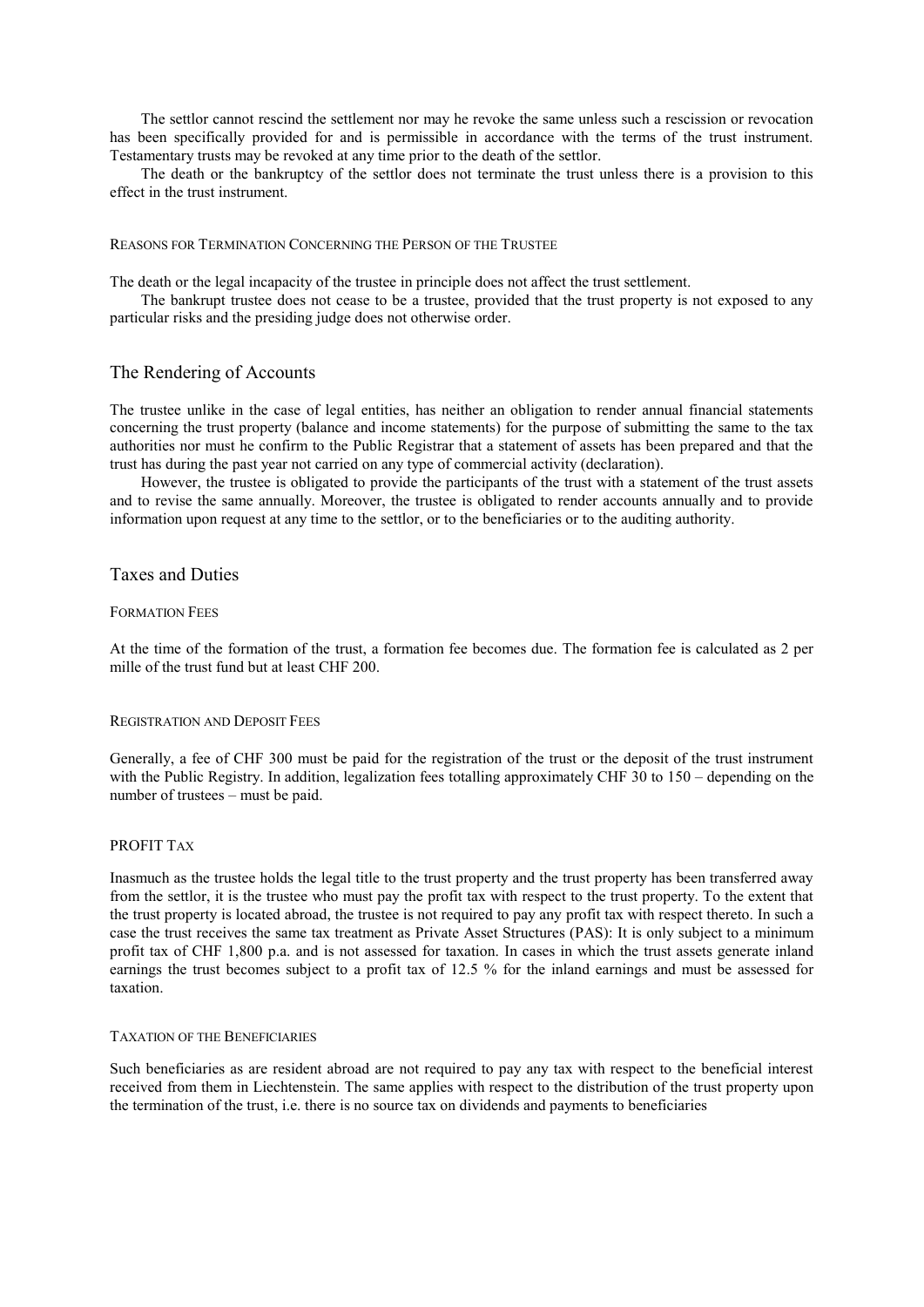### The Trust Enterprise according to Liechtenstein Law

### THE CONCEPT AND THE LEGAL NATURE OF THE TRUST ENTERPRISE

Pursuant to the provisions of Article 932(a) of the Liechtenstein Persons and Companies Law, a further type of enterprise was introduced in the Law of 10 April 1928 (LGBl 1928, No. 6 TrUG) in the form of the trust enterprise which is based upon the business trust (Massachusetts trust).

The institution known as the trust enterprise is very comprehensively regulated in 170 paragraphs.

The law defines a trust enterprise as an undertaking managed or operated by one or several trustees as fiduciary owners on the basis of articles set forth in a trust deed under its own name or a company name, such trust enterprise is legally autonomous and pursues commercial or other objectives, is endowed with its own assets and for which the law has specific provisions concerning the liability of the same.

A trust enterprise may pursue commercial purposes either as its main object or exclusively or ancillary to other objects or as an alternative, it may have non-commercial objects. The law considers as a typical object of the trust enterprise: the investment of capital, the distribution of profits, the merging of businesses by the transfer of shares to the trust or for sale. The law also recognizes the formation of a trust enterprise for the purposes of maintaining a certain family or for charitable or community purposes.

A trust enterprise with or without a distinct juridical personality can be established. If the trust enterprise possesses a separate juridical personality it is the legal owner of the entire trust property. The trustee merely fulfils a function as an administrative body of the trust enterprise. He manages the enterprise in accordance with the terms set forth in the articles to the trust deed.

Inasmuch as only trust enterprises possessing a juridical personality are relevant in practice in Liechtenstein, the following commentary is limited to such enterprises.

The trust enterprise is formed by the settlor by means of an executed and authenticated trust instrument in which the settlor declares the formation of the trust enterprise and which must contain the following:

- (1) the name of the trust enterprise, the seat, duration, the purpose of the trust enterprise, the subject matter of the enterprise and the trust enterprise must be expressly defined as such or as a business trust or the like;
- (2) the trust fund as well as the components thereof (cash or commodity deposits) with the confirmation that the information concerning the same is accurate;
- (3) the number of trustees and the manner according to which same are to be appointed as well as directives concerning the conditions for the appointment of successor trustees;
- (4) in the case of a trust enterprise which is to undertake commercial activities, the manner in which an auditing authority is to be appointed; and
- (5) the manner in which publication is to take place.

Moreover, the trust deed and the articles thereto may contain further provisions, in particular provisions pertaining to organizational matters, the appointment of a supervisory or auditing authority or provisions concerning the beneficial interest. Such provisions may also be contained in a by-law to the trust deed or in the articles thereto.

Natural or juridical persons, nationals, aliens, residents or non-residents may establish a trust enterprise.

The trust enterprise is constituted through the entry of the same in the Public Register. The entry is thus a constitutive prerequisite for the creation of the distinct juridical personality. The company name usually contains the designation 'reg. Trust'.

The application for entry in the Public Registry must contain the following:

- (1) company name, headquarters, duration, objects, or the subject matter of the enterprise;
- (2) the amount of the trust fund and the composition thereof (cash or deposits in kind);
- (3) certified copy of the trust deed;
- (4) particulars concerning the name, the given name, the profession and the residence or company name and corporate headquarters of those trustees who shall exercise the trust powers; and
- (5) the manner in which publication is to take place.

The following particulars concerning a trust enterprise may be extrapolated from the Public Register:

- (1) date of the entry;
- (2) date of the trust instrument;
- (3) name of the trust enterprise, headquarters, duration and objects of the trust enterprise;
- (4) particulars concerning the trust fund and the composition thereof;
- (5) the members of the Board of Trustees and their respective signing powers; and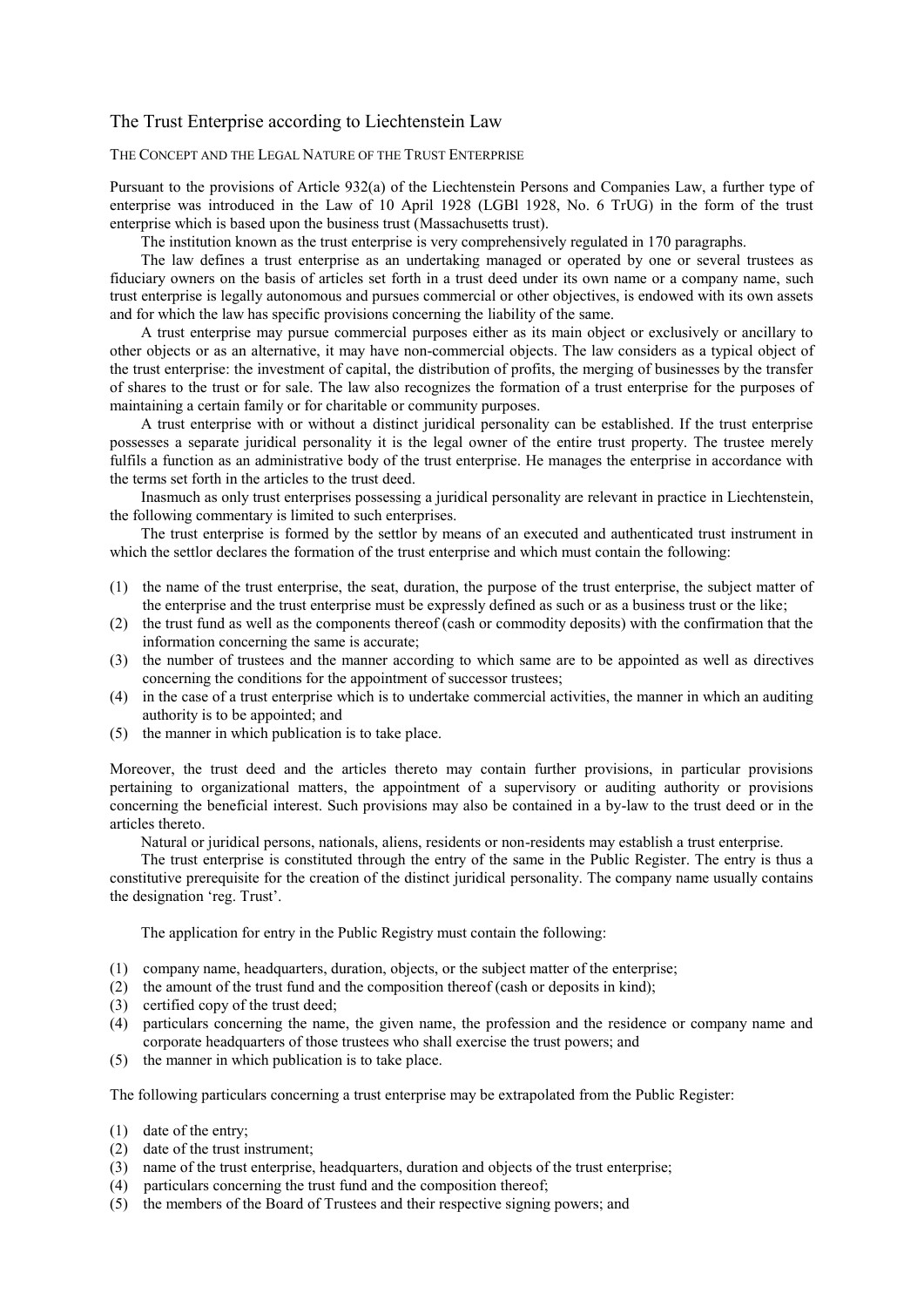(6) the manner of publication and the legal representative for service.

No further particulars concerning the trust enterprise may be gleaned from the Public Register; the identity of the settlor and the beneficiaries as well as other circumstances concerning the trust enterprise are thus kept confidential. Each subsequent change concerning any matter which must be entered into the Public Register, or notice thereof, must be reported to the Public Registrar's office as it becomes relevant by the managing trustees.

### CAPITAL OF THE TRUST ENTERPRISE (TRUST FUND)

The trust fund must have a minimum value of CHF 30,000 which may be transferred from the settlor to the trust enterprise either in cash or in kind. Proof of payment of the said capital must be presented to the Public Registry forthwith upon the formation of the trust enterprise. Such proof is to be a confirmation from a Liechtenstein or Swiss Bank that the value of the trust fund has been fully paid up. In the case of transfers in kind, an appraisal certificate issued by an expert concerning the value of such payment in kind must be presented.

The trust fund is the capital of the trust enterprise. The term trust property, on the other hand refers to the entire property held by the trust enterprise.

### LIABILITY OF THE TRUST ENTERPRISE

Creditors of the trust enterprise may only look to the trust fund and the other assets held by the trust enterprise. The settlor is only required to make such payments as are called for on his part pursuant to the terms of the trust instrument. In any event he is required to transfer to the trust fund the payments in cash or kind hereinbefore referred to. He may, however, only enter into liabilities on behalf of the trust enterprise if he is expressly authorized to do so. Apart from the matters hereinbefore outlined, there is principally no further personal liability on the part of any of the participants of the trust enterprise.

The trust instrument may however provide that individual participants may be personally liable for the debts of the trust enterprise.

The trust articles may also to a certain extent limit the liability of the trust enterprise. The liability of a trust enterprise which does not carry on any type of commercial activity or exercise any other type of trade, can be made conditional upon obtaining the consent of a particular body or a third person. The liability may furthermore be limited in that a private creditor shall only be entitled to seek satisfaction from such assets as do not belong to the trust fund or exclusively out of the income of the trust enterprise or, alternatively, neither out of the trust property, nor out of the income for so long as the trust enterprise has not been liquidated. Such limitations must be entered in the Public Register.

### The Participants of the Trust Enterprise

To the extent that the trust instrument does not otherwise provide, the participants of the trust enterprise are the settlor, the trustees and the beneficiaries. The trust instrument may contain provisions which vary from the law and which govern the legal position of the participants, the relationship of the participants to one another or individual groups of the participants.

#### THE SETTLOR

Generally speaking the settlor is the person who by means of the trust instrument declares the formation of the trust enterprise and who transfers assets to the trust enterprise at the time of its formation or assures such a transfer. The settlor determines the future application of the assets which have been transferred to the trust enterprise by means of provisions set forth in the trust articles which contain terms concerning the administration and the application of the trust property and the profits arising therefrom. The settlor may ensure that the terms of the trust deed are adhered to and may reserve powers to himself in questions concerning the organization or the management of the business of the trust enterprise.

The trust instrument may only be modified to the extent that the settlor has provided for such modification in the same. Otherwise the trust deed may only be changed in compelling circumstances with the consent of all interested participants and with the permission of the Public Registrar.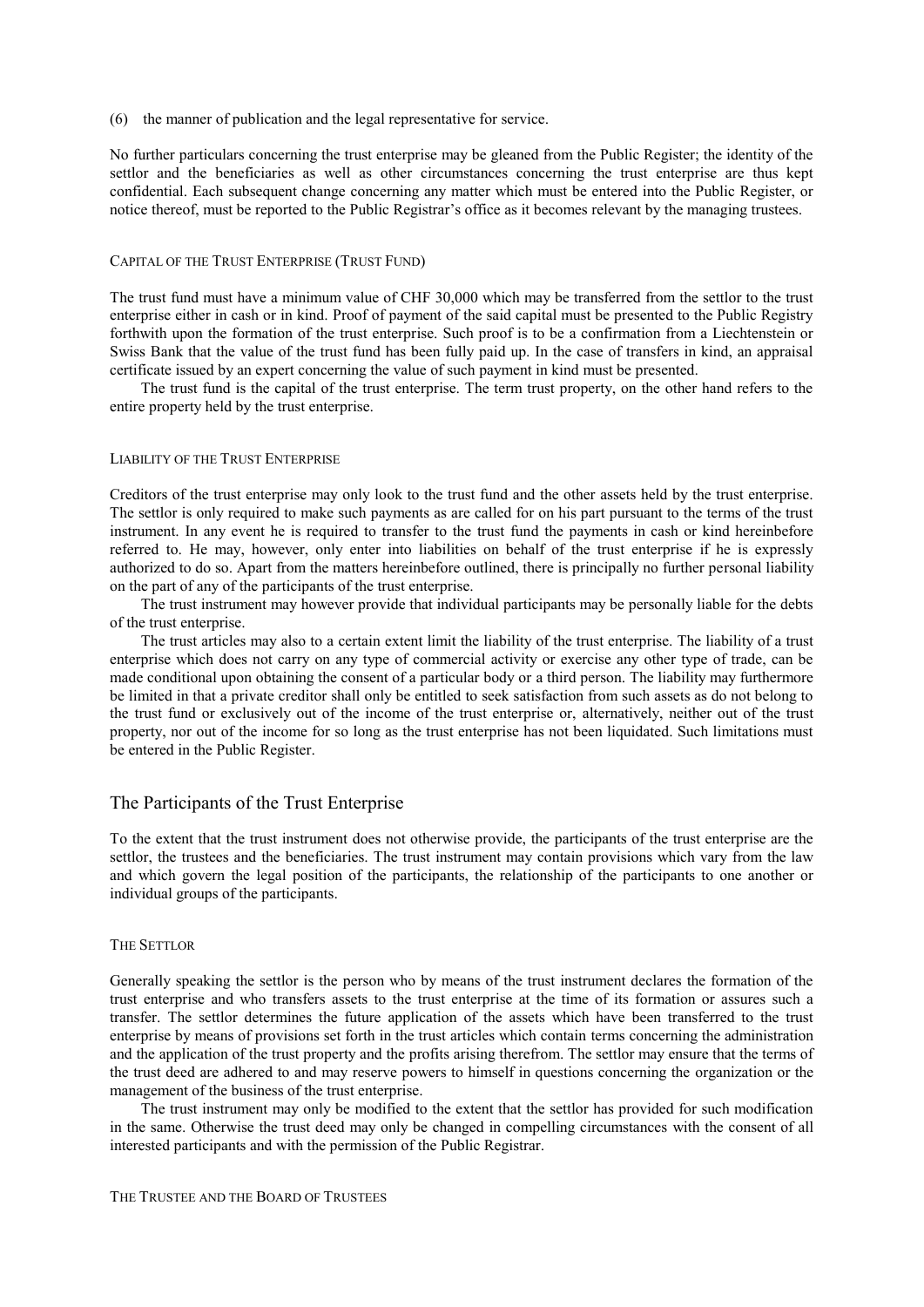The trustee is the administrative body of the trust enterprise. He is responsible for managing and representing the trust enterprise. Two or more trustees shall together form the board of trustees. At least one trustee must be a national and resident of the Principality of Liechtenstein or a juridical person incorporated pursuant to the laws of the Principality of Liechtenstein and moreover, must be admitted as an attorney-at-law, a legal agent, a trustee, an auditor or possess a commercial qualification recognized by the government. The duties of the trustees are set forth and are to be exercised within the framework of the law and the trust instrument. Moreover, the same are to be carried out in observance of the provisions concerning the duties of the trustee of a trust. In particular, in the conduct of the business of the trust enterprise, the trustee and his agents shall exercise the care to be expected of a prudent businessman when conducting his own affairs and they shall be liable for any willful or negligent violation of their duties.

To the extent that neither the law nor the trust instrument otherwise provides, the trustees shall be entitled to manage the business jointly. Decisions and resolutions of the board of trustees are thus in principle to be made unanimously. In the case of trust enterprises having charitable or public purposes, the resolution of the board of trustees may, in the absence of a specific provision, also be taken through a majority of the members. The trustees shall have the power to undertake all acts within the framework of the trust instrument and the law which are necessary to achieve the objects of the trust enterprise or which serve the subject matter of the trust. Such trustees as do not manage the business of the trust enterprise shall nevertheless be liable for damages arising from the supervision through the managing trustees.

Those trustees who are charged with managing the business of the trust enterprise are, in their dealings with the trust enterprise and with participants of the trust enterprise, to observe the law, the stipulations contained in the trust instrument and all relevant resolutions or other instructions given by competent authorities. In the event of a breach of trust, that is to say in the event of a willful or negligent non-observance of their duties, such trustees as are charged with the conduct of the business of the trust shall be liable for all damages arising from such a breach.

To the extent that the law, the trust instrument, or the actual circumstances do not otherwise provide, the trustees are obligated, upon the demand of one of the beneficiaries, to give a fair report over all of the matters and circumstances concerning the trust enterprise and in particular, concerning the status and the investment of the trust property and at appropriate intervals to render a report and accounting. The aforesaid rights of the beneficiary may only be disregarded when the same are exercised with fraudulent intention or the exercise of the same is abusive, or when the exercise of the same is detrimental to the interests of the trust enterprise or the other beneficiaries, or when same are exercised in breach of trust. Trustees have identical rights concerning their cotrustees. Detailed provisions, in particular concerning the conduct of the business, may be contained in the trust instrument or in by-laws and regulations thereto.

### THE AUDITING AUTHORITY

A trust enterprise which carries on commercial activities or the objects whereof permit the pursuit of commercial or trade activities, must appoint an auditing authority. In other cases the appointment of an auditing authority is optional.

Members of the auditing authority may not at the same time be managing trustees of the trust enterprise. The auditing authority shall, in particular be responsible for the audit of annual financial statements consisting of the balance sheet and the income statements in order to ensure that the same have been prepared in conformity with the recognized accounting principles.

#### THE BENEFICIARIES

Beneficiaries are those persons, who according to the provisions of the trust instrument or any document executed and subsidiary thereto, are to receive a present or future advantage from the trust enterprise such as a share of the income or the capital thereof. The settlor can be the beneficiary of the trust enterprise.

The beneficiaries are either named in the trust instrument by the settlor or the settlor can provide stipulations concerning the appointment of beneficiaries at a later date. The settlor may delegate to the trustees or another functionary the power to appoint beneficiaries as well as the power to determine the nature and the extent of their respective beneficial interests. The said functionary may exercise the power of appointment in its unfettered discretion provided always that it must adhere to the intentions of the settlor as set forth in the trust instrument.

The beneficial interest may be made conditional, limited in time, alienable or inalienable, for valuable consideration or without any consideration and so on. The beneficial interest can also take the form of a claim which is enforceable in law.

To the extent that no other beneficiaries have been named, the settlor or his legal successors shall be presumed to be beneficiaries.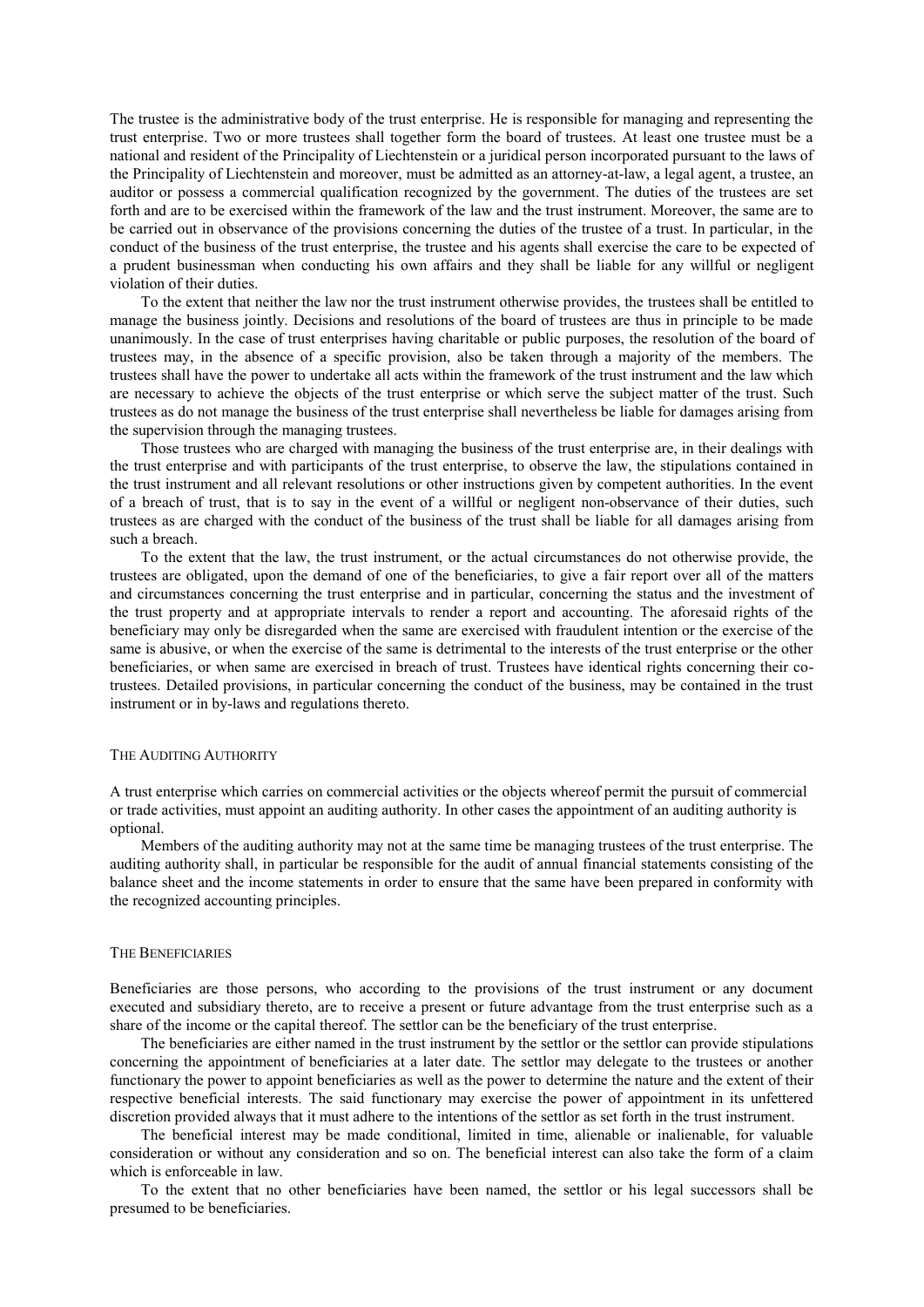#### THE LEGAL REPRESENTATIVE

The legal representative is the representative for service upon the trust enterprise. The Public Registrar must be notified of the particulars concerning the legal representative for the purpose of noting a corresponding entry in the Public Register.

#### OTHER BODIES

In addition to the bodies required by law, the trust instrument may also contemplate further institutions. Thus, for example an advisory board, a protector, either of which may have an advisory, a controlling or a decision-making power, a supervisory board or other such institutions may be called for in the trust instrument.

### Termination of the Trust Enterprise

The trust enterprise shall cease to exist upon its bankruptcy or should it be liquidated due to its unlawful or immoral objects or due to an essential defect in the trust instrument.

To the extent that the same is contemplated in the trust instrument, the rescission or revocation of the trust enterprise by the settlor is permissible. In addition thereto the trust instrument may contain provisions concerning the liquidation of the trust enterprise. Thus for example the trust enterprise can be constituted for a definite period of time. The trust instrument may also provide that the trust enterprise may not be liquidated for a particular period of time.

To the extent that the trust instrument does not otherwise provide, the trust enterprise may, with the consent of one or all of the trustees, all of the beneficiaries and remaindermen and in the event that the beneficial interests are given for no consideration, with the consent of the settlor or his direct successors at law, be dissolved. The consent of the settlor or his direct legal representative can be dispensed with by the Public Registrar in compelling circumstances.

The dissolution of the trust enterprise shall be in accordance with the provisions concerning liquidation proceedings. Liquidation proceedings essentially serve to conclude pending transactions, to satisfy the debts of the trust enterprise, to liquidate the assets and to distribute the liquidation surplus among the beneficiaries. In order to protect the interests of the creditors no distribution of the liquidation surplus may occur prior to six months after the call for creditors. To the extent that the trust instrument does not otherwise provide, the trust property shall revert to the settlor. As a rule, the managing trustees act as liquidators provided that neither the trust instrument nor the Public Registrar otherwise requires.

In the event that his retirement from his functions as trustee could jeopardize the interests of the trust property, the trustee or his agent are obligated to continue the business of the trust enterprise until either the settlor, his heirs or a representative, or the Princely Liechtenstein Court of First Instance have taken the necessary measures to ensure the orderly conduct of the business of the trust enterprise.

# The Rendering of Accounts

Such trust enterprises as carry on a commercial activity or the constitutive documents whereof contemplate the conduct of a trade or business, have the duty to maintain a proper inventory, to prepare balances and income statements and to maintain proper business books and records. The annual audited financial statements are to be submitted to the tax authorities within six months of the close of each business year.

Such enterprises as do not pursue commercial activities and the objects whereof do not contemplate the conduct of a business or a trade must prepare an annual statement of their assets and liabilities. A declaration which has been signed by the Liechtenstein trustee and which confirms that as of the end of the past financial year a statement of assets and liabilities has been prepared and that the trust enterprise has in the past financial year not conducted a trade or pursued commercial activities must be submitted within six months after the close of each financial year to the Public Registrar.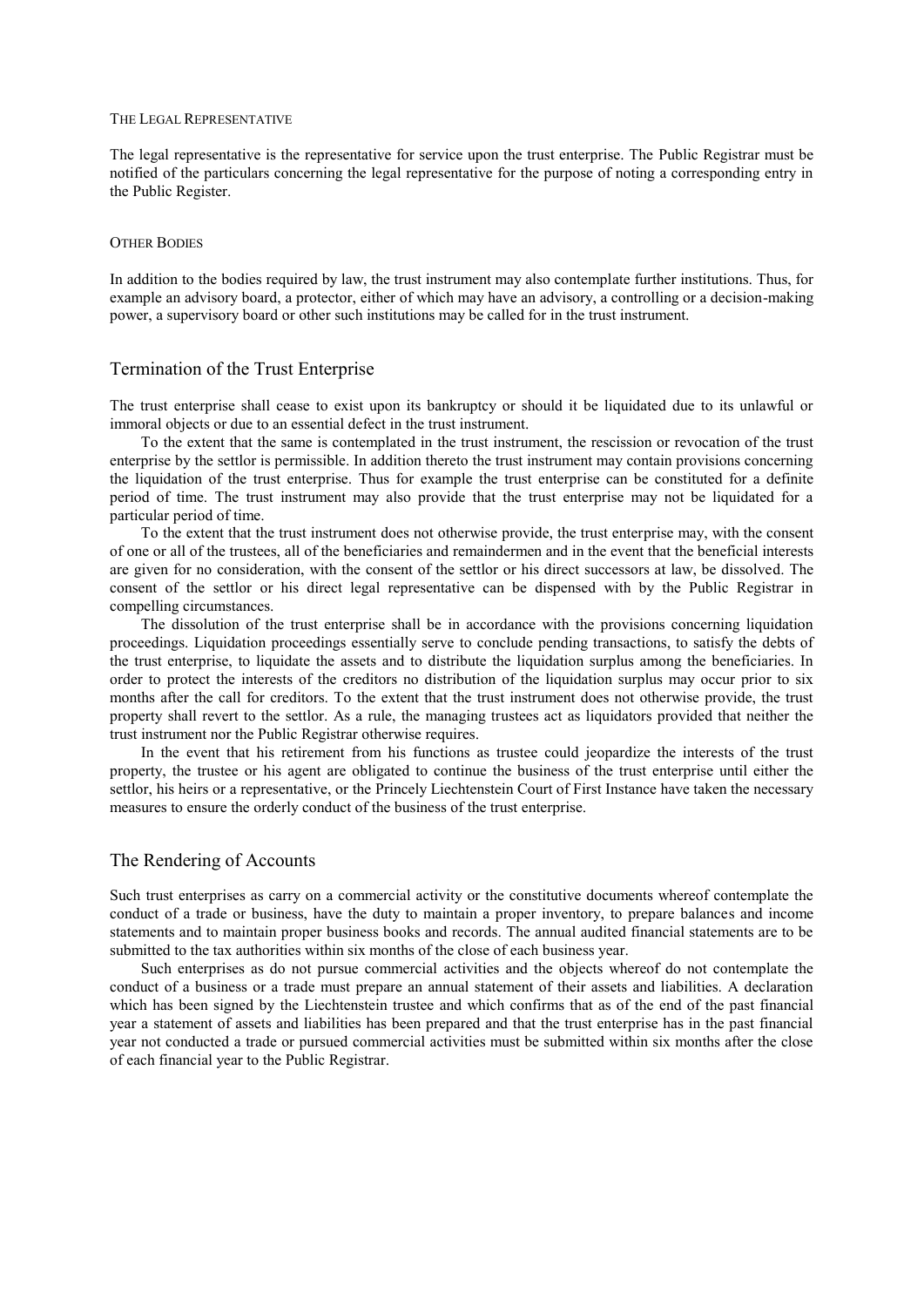# Taxes and Duties

### FORMATION FEES AND DUTIES

At the time of the formation of the trust enterprise, a formation fee becomes due if the trust enterprise is subject to profit tax without limitation and if its actual administration is located in Liechtenstein. The tax rate is calculated as 1% of the statutory trust enterprise fund. The first CHF 1,000,000 of the statutory trust enterprise fund are exempt from the formation fee. The tax will be reduced to 0.5% for the amount exceeding CHF 5,000,000 of the statutory trust enterprise fund and to 0.3% for the amount exceeding CHF 10,000,000 of the statutory trust enterprise fund.

### REGISTRATION FEES

A registration fee of CHF 700 is levied upon the registration in the Public Register of a trust enterprise having a juridical personality. To the extent that the trust enterprise fund exceeds CHF 200,000, the registration fee is increased by 0.2 per mille of the sum exceeding this amount, up to a limit of CHF 10,000. In all cases, legalization fees totalling approximately CHF 100 to 200 are payable.

### PROFIT TAX

Trust enterprises are subject to a flat rate profit tax of 12.5% with a minimum of CHF 1,800. If the trust enterprise qualifies as a Private Asset Structure (PAS) it is only subject to the minimum profit tax of CHF 1,800. Profits, dividends or profits from sales, at home and abroad, are not subject to profit tax.

### TAXATION OF BENEFICIARIES AND PROPRIETORS

Such beneficiaries as are resident or domiciled abroad pay no taxes in Liechtenstein with respect to the benefits which they receive from the trust property. The same applies with respect to the transfer to the beneficiaries of the liquidation surplus upon the termination of the trust enterprise, i.e. there is no source tax on dividends and payments to beneficiaries and proprietors.